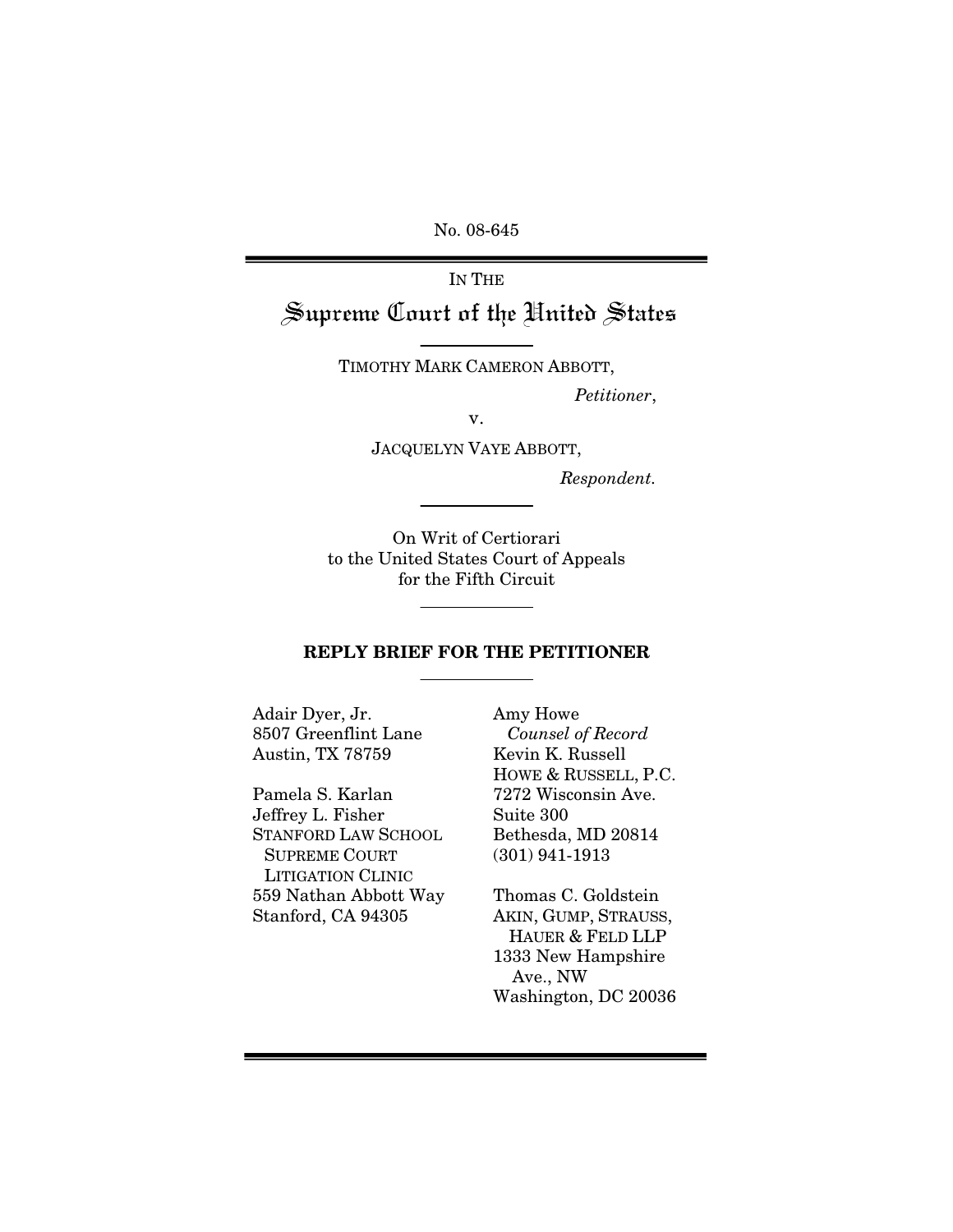# TABLE OF CONTENTS

<span id="page-1-0"></span>

| I. Ne Exeat Rights Easily Fall Within The<br>Broad Category Of "Rights Of Custody"                                             |
|--------------------------------------------------------------------------------------------------------------------------------|
| A. A Ne Exect Right Constitutes A "Right of<br>Custody" – Specifically, The Right To<br>Determine The Residence Of The Child 3 |
| B. A Ne Exect Right Is Not A Mere "Right of                                                                                    |
| C. The State Department's Position Is                                                                                          |
| D. Petitioner's Position Is Most Consistent<br>With The Decisions Of Courts In Other<br>Contracting States, Which Are Due      |
| II. Mrs. Abbott's Remaining Contentions                                                                                        |
| A. Mrs. Abbott's Arguments That The<br>Phrase "Rights Of Custody" Should Be<br>Read To Exclude Ne Exeat Rights                 |
| B. Mrs. Abbott's Argument That Local Law<br>Defines "Right of Custody" Is Incorrect  23                                        |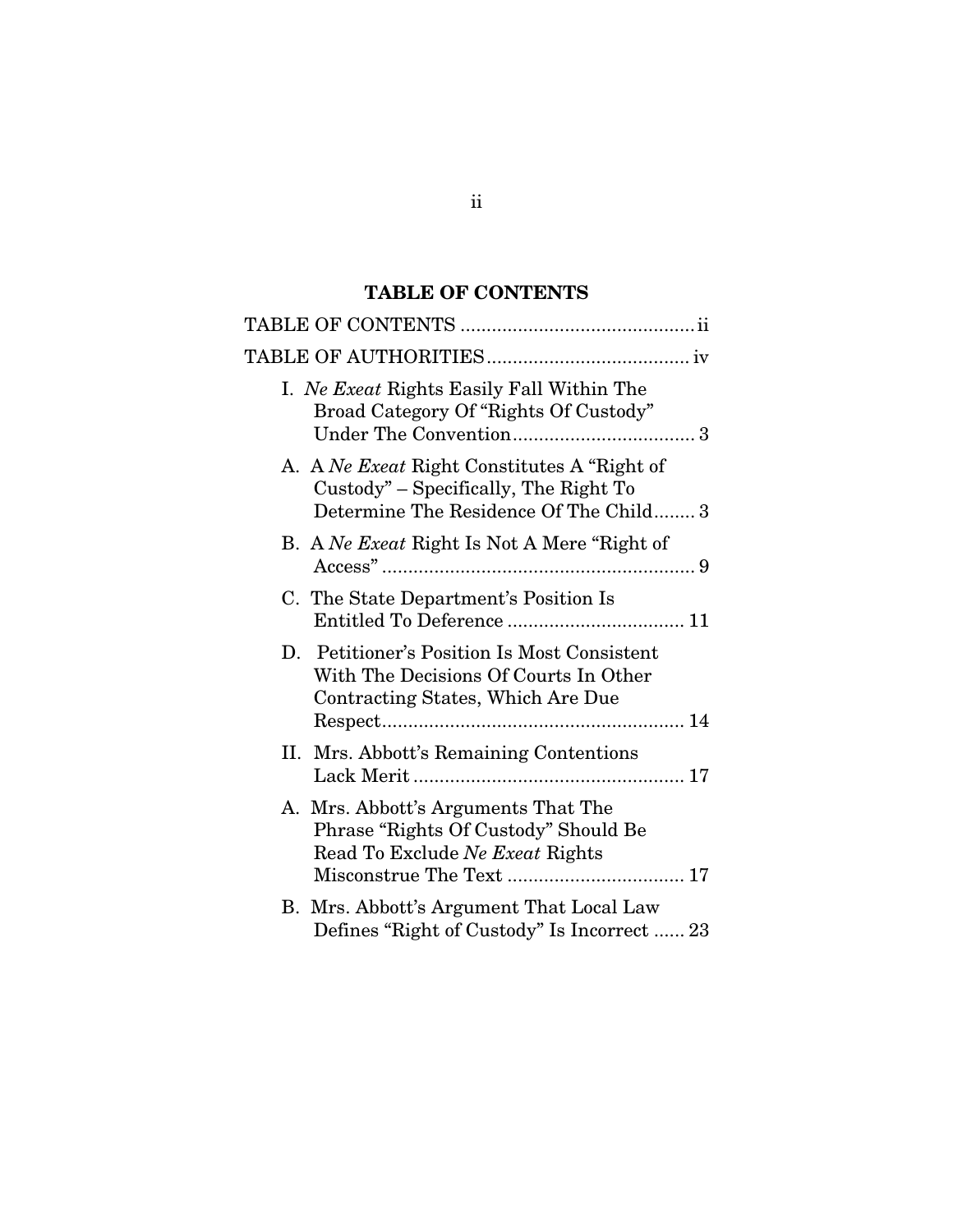| C. Concerns About Domestic Violence Have |  |
|------------------------------------------|--|
| No Bearing On the Question Before This   |  |
|                                          |  |
|                                          |  |

iii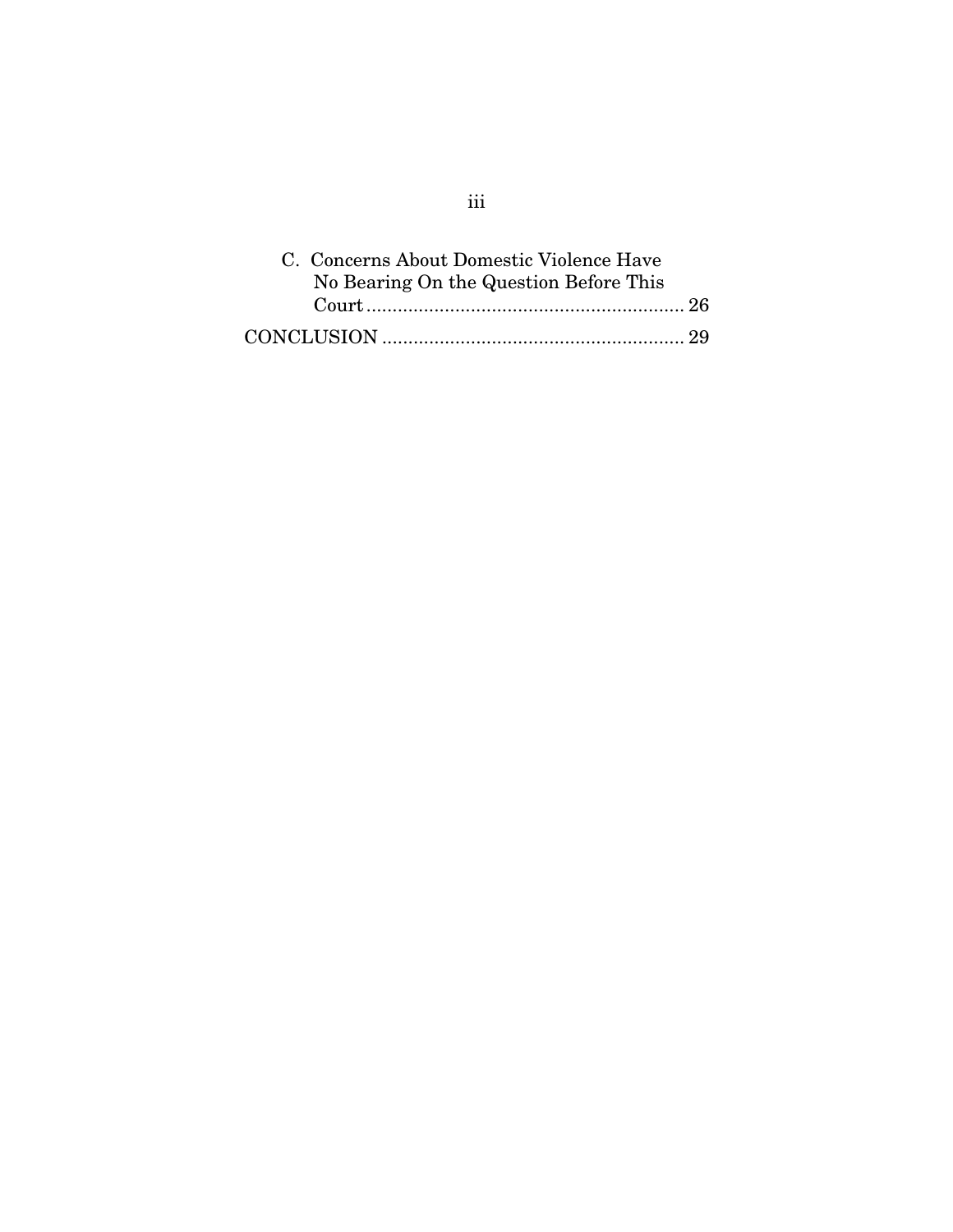## TABLE OF AUTHORITIES

### Cases

<span id="page-3-0"></span>

| Air France v. Saks, 470 U.S. 392 (1985) 8, 13       |
|-----------------------------------------------------|
| Baran v. Beaty, 526 F.3d 1340 (11th Cir. 2008) 28   |
| Chan v. Korean Air Lines, 490 U.S. 122 (1989) 13    |
| Cruzan v. Director, Missouri Dep't of Health,       |
| El Al Israel Airlines v. Tseng, 525 U.S. 155        |
|                                                     |
| Georgia v. Randolph, 547 U.S. 103 (2006)  19        |
| NLRB v. Town & Country Elec., Inc., 516 U.S.        |
| Olympic Airways v. Husain, 540 U.S. 644 (2004)  14  |
|                                                     |
| Sanchez-Llamas v. Oregon, 548 U.S. 331 (2006) 12    |
| Snider v. All States Administrators, Inc., 414      |
| United States v. Bajakajian, 524 U.S. 321 (1998) 19 |
| Walsh v. Walsh, 221 F.3d 204 (1st Cir. 2000)  28    |
| Zicherman v. Korean Air Lines Co., 516 U.S. 217     |
|                                                     |

### Statutes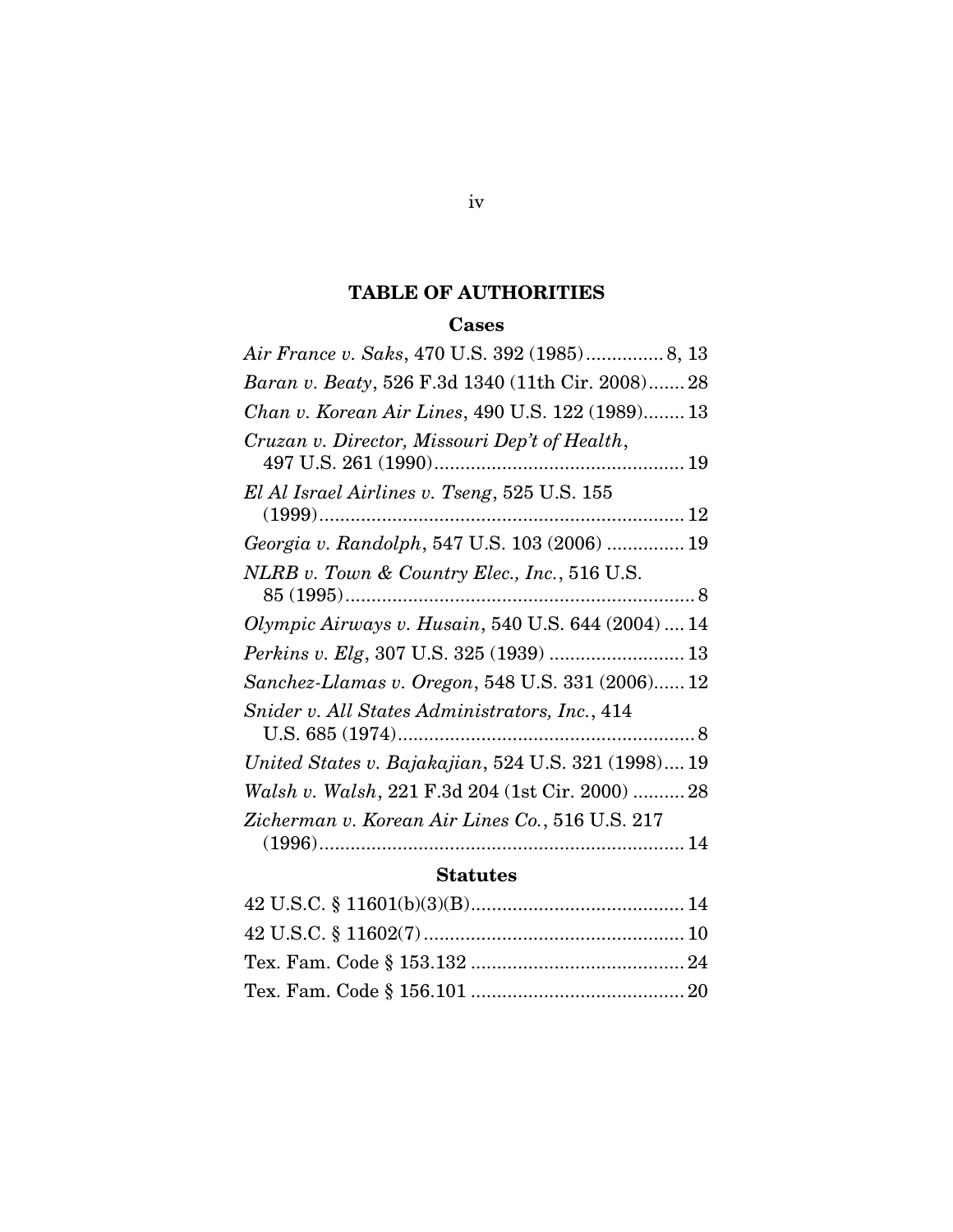# Other Authorities

| ACTES ET DOCUMENTS DE LA QUATORZIÈME                                                                                                                                                                                                      |
|-------------------------------------------------------------------------------------------------------------------------------------------------------------------------------------------------------------------------------------------|
| AMERICAN HERITAGE COLLEGE DICTIONARY (3d                                                                                                                                                                                                  |
| BEAUMONT, PAUL R. & MCELEAVY, PETER E., THE<br>HAGUE CONVENTION ON INTERNATIONAL CHILD                                                                                                                                                    |
| Duran v. Beaumont, 534 F.3d 142 (2d Cir. 2008),<br>pet. for cert. filed, 77 U.S.L.W. 3369 (U.S. Dec.<br>12, 2008) (No. 08-775), <i>Duran</i> Pet. App. 35a 24                                                                             |
| Dyer, Adair, Questionnaire and Report on<br>International Child Abduction by One Parent,<br>in ACTES ET DOCUMENTS DE LA QUATORZIÈME                                                                                                       |
| Exec. Order No. 12,648, 53 Fed. Reg. 30,637                                                                                                                                                                                               |
| Pérez-Vera, Elisa, Explanatory Report on the<br>1980 Hague Child Abduction Convention, in<br>ACTES ET DOCUMENTS DE LA QUATORZIÈME                                                                                                         |
| Perm. Bureau of the Hague Conf. on Priv. Int'l<br>Law, Overall Conclusions of the Special<br>Commission of Oct. 1989 on the Operation of<br>the Hague Convention of 25 Oct. 1980 on the<br>Civil Aspects of International Child Abduction |
| Report of the Second Special Commission<br>Meeting to Review the Operation of the Hague<br>Convention on the Civil Aspects of<br>International Child Abduction (1993) 12                                                                  |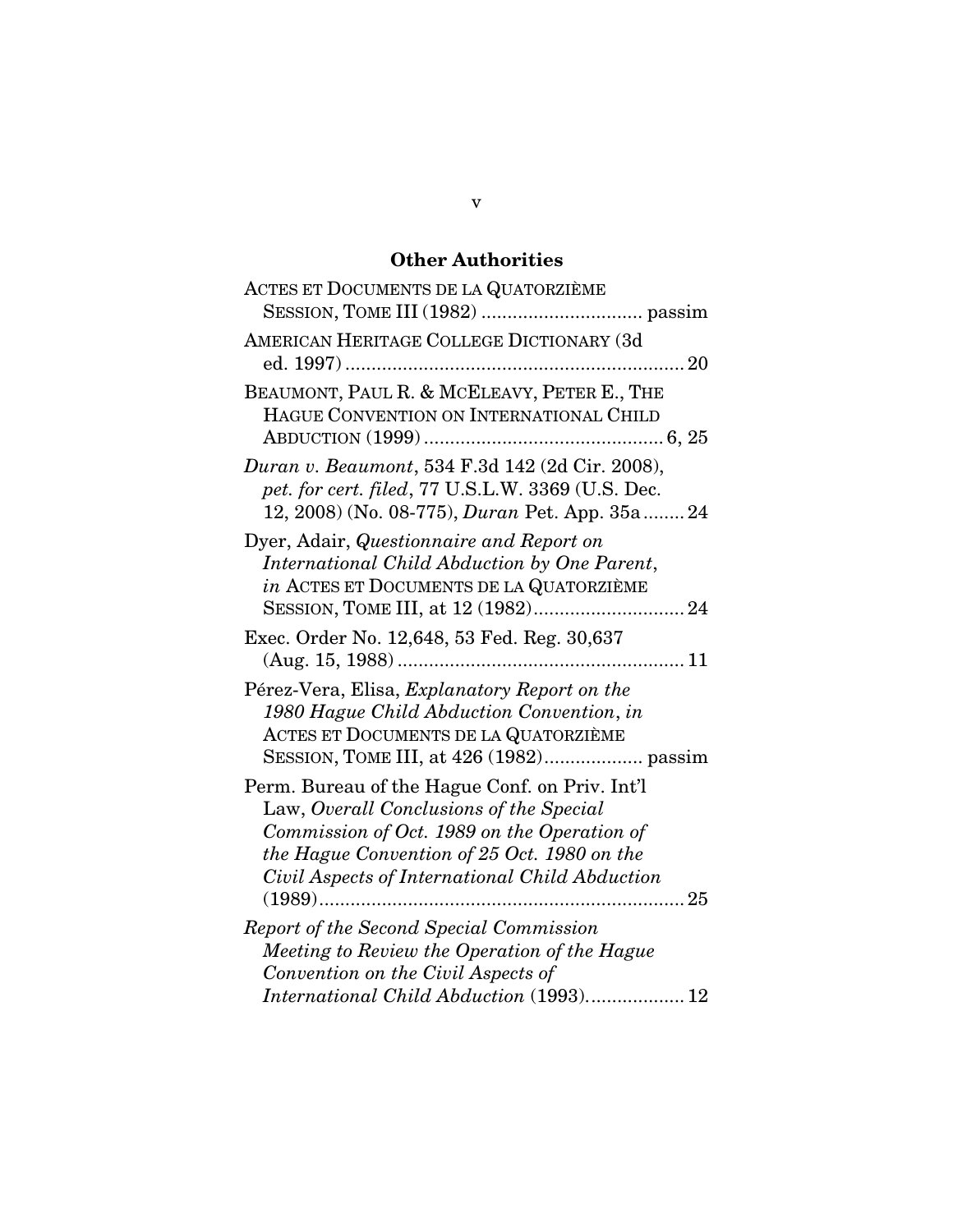| Savolainen, Matti, The Hague Convention on |  |
|--------------------------------------------|--|
| Child Abduction of 1980 and Its            |  |
| Implementation in Finland, 66 NORDIC J.    |  |
|                                            |  |
| <b>WEBSTER'S THIRD NEW INTERNATIONAL</b>   |  |
|                                            |  |

# International Law

| Hague Convention on the Civil Aspects of      |
|-----------------------------------------------|
| International Child Abduction, Oct. 25, 1980, |
|                                               |
|                                               |
|                                               |
|                                               |
|                                               |
|                                               |
|                                               |
|                                               |
|                                               |

# Foreign Cases

| Bundesverfassungsgericht [BVerfG] [Fed.<br>Const'l Ct. of Germany] July 18, 1997, 2 BvR |  |
|-----------------------------------------------------------------------------------------|--|
|                                                                                         |  |
| C v. C, (1989) 1 W.L.R. 654 (Eng. C.A.) 15, 25                                          |  |
| CA 5271/92 Foxman v. Foxman [1992] IsrSC  15, 16                                        |  |
| D.S. v. V.W, [1996] 2 S.C.R. 108 (Can.)  16                                             |  |
| Gross v. Boda (1995) 1 NZLR 569 (C.A.                                                   |  |
|                                                                                         |  |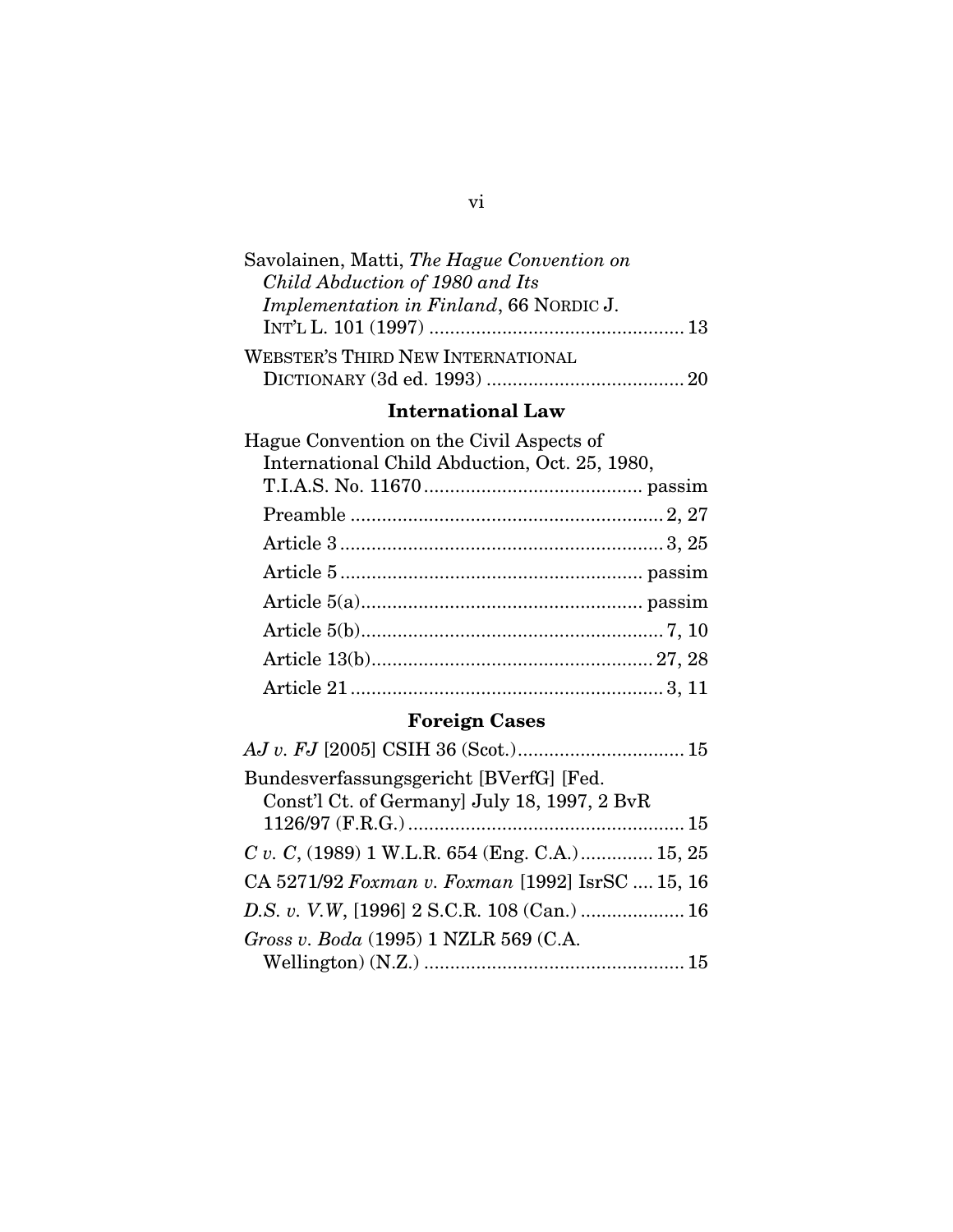| In re D (A Child), $(2007)$ 1 A.C. 619                    |
|-----------------------------------------------------------|
|                                                           |
| Oberster Gerichtshof [OGH] [Supreme Ct.]                  |
| May 2, 1992, 2Ob596/91 (Austria)  15                      |
| Sonderup v. Tondelli 2000 (1) SA 1171 (CC)                |
|                                                           |
| <i>Thomson v. Thomson</i> , [1997] 3 S.C.R. 551 (Can.) 16 |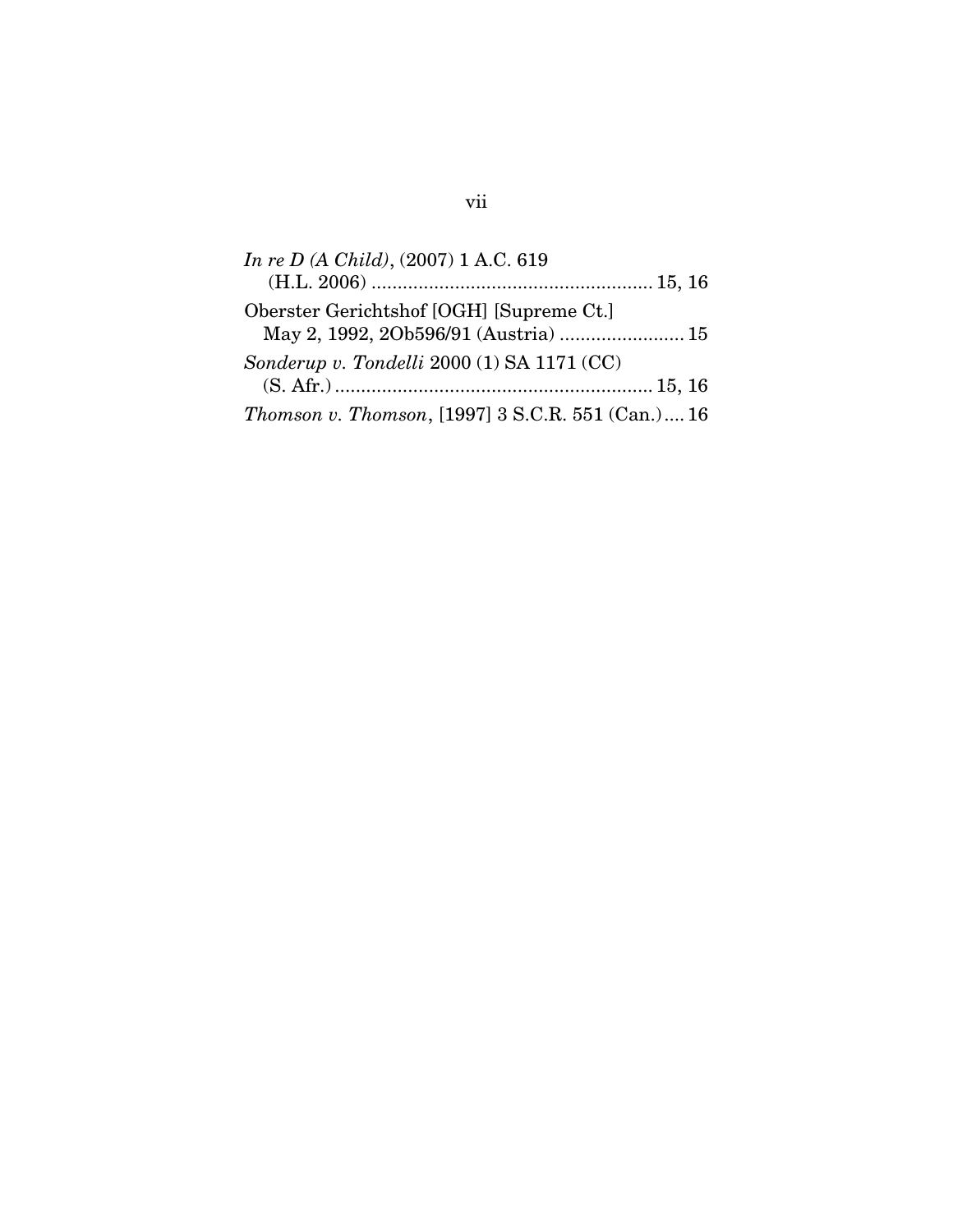#### REPLY BRIEF FOR THE PETITIONER

With the dismissive phrase "[r]espondent and A.J.A. relocated to Texas" (Resp. Br. 8), respondent Jacquelyn Abbott backhandedly acknowledges the dispositive fact in this case: that just as the Chilean courts were about to consider petitioner Timothy Abbott's petition to expand his parental rights, Mrs. Abbott abducted the couple's son from Chile in violation of Mr. Abbott's right to require that his son either remain resident in Chile or live in another country only under conditions to which he agreed. Having abducted A.J.A. to her own home in Texas – where A.J.A. had never lived – Mrs. Abbott then instituted state court proceedings to negate the rights attributed to Mr. Abbott by Chilean law.

This frequently recurring factual scenario – in which one parent abducts a child to another nation in violation of a *ne exeat* order and seeks to nullify the jurisdiction of the courts of the country of habitual residence – falls squarely within the return remedy of the Hague Convention on the Civil Aspects of International Child Abduction. The Convention's foundational premise is that one parent should not be able to defeat the other parent's rights of custody in the country of habitual residence by taking the law into his or her own hands – that is, by abducting their child to another country. The Convention provides a return remedy to ensure that such disputes are resolved by the courts in the child's country of habitual residence – an approach that the Convention's signatories have concluded best serves the interests of children. Elisa Pérez-Vera, *Explanatory Report on the 1980 Hague Child Abduction Convention* ("Pérez-Vera Report"), *in*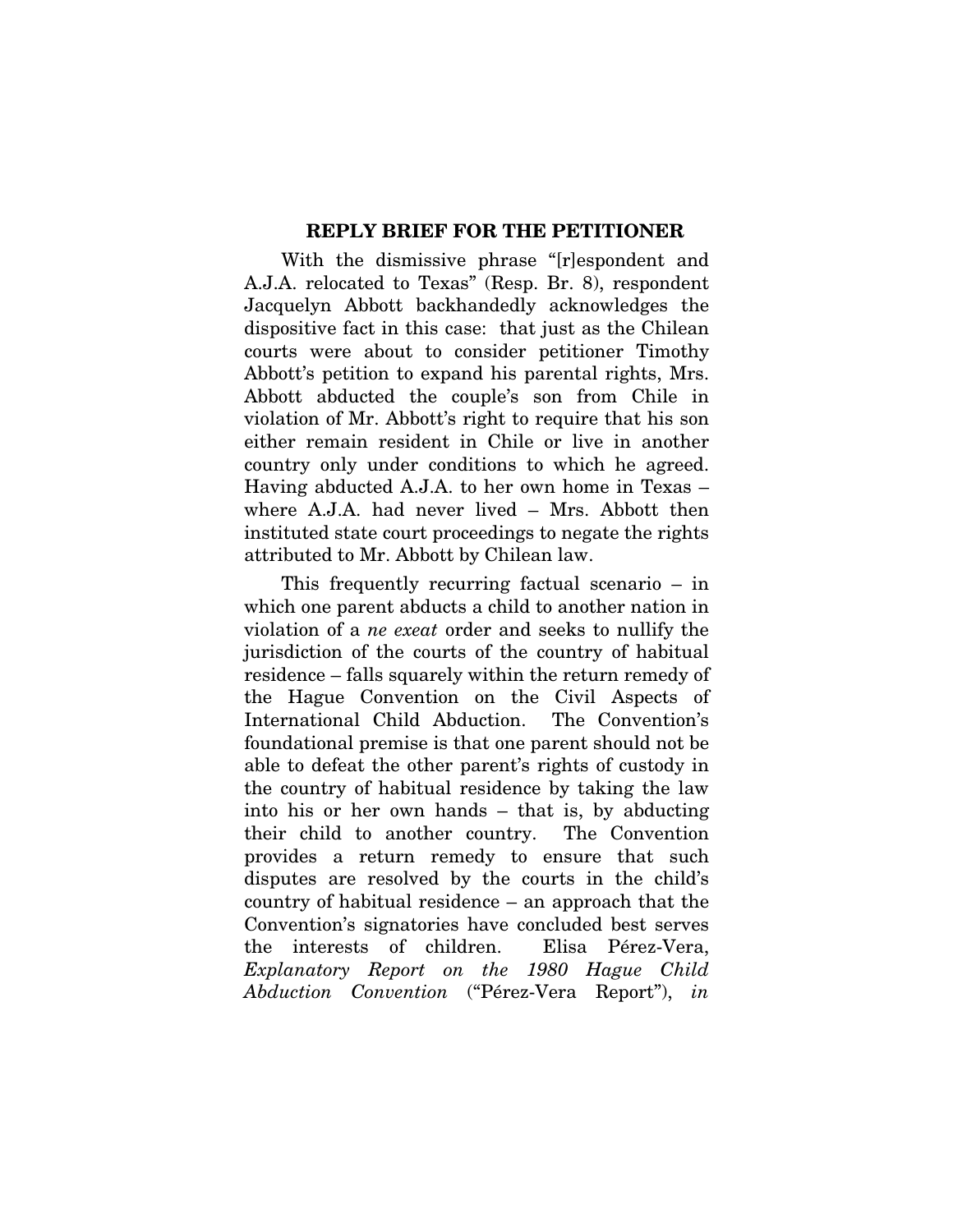ACTES ET DOCUMENTS DE LA QUATORZIÈME SESSION, TOME III ("TOME III"), at 426, 429-32 (1982); Preamble (Pet. App. 27a).

Mrs. Abbott's contention that Chilean law granted Mr. Abbott a mere "right of access" rather than a "right of custody" makes no sense, and it is contrary to the Convention's text, purposes, and drafting history. A *ne exeat* right does not provide for "access" to the child – it has nothing directly to do with visitation rights – but instead confers a right to keep the child within the country. The function of a *ne exeat* right thus precisely corresponds to the purposes of the Convention.

Moreover, adopting Mrs. Abbott's position would require this Court to reject the straightforward position of the Central Authorities charged with ensuring the signatories' compliance with obligations under the Convention. Both the U.S. State Department and the Chilean Corporation of Judicial Assistance agree that the *ne exeat* right possessed by Mr. Abbott is a "right of custody" triggering the return remedy. That understanding is consistent with both the drafting history of the Convention and the holding of *every* court decision issued by other Convention signatories, save the single French trial court ruling on which Mrs. Abbott relies.

Mrs. Abbott's remaining arguments are merely unpersuasive attacks on the Hague Convention itself. She objects to construing it as a "vehicle for enforcing court orders." Resp. Br. 42. And she claims that enforcing the Convention would separate a child from an abducting parent who is unable to return to the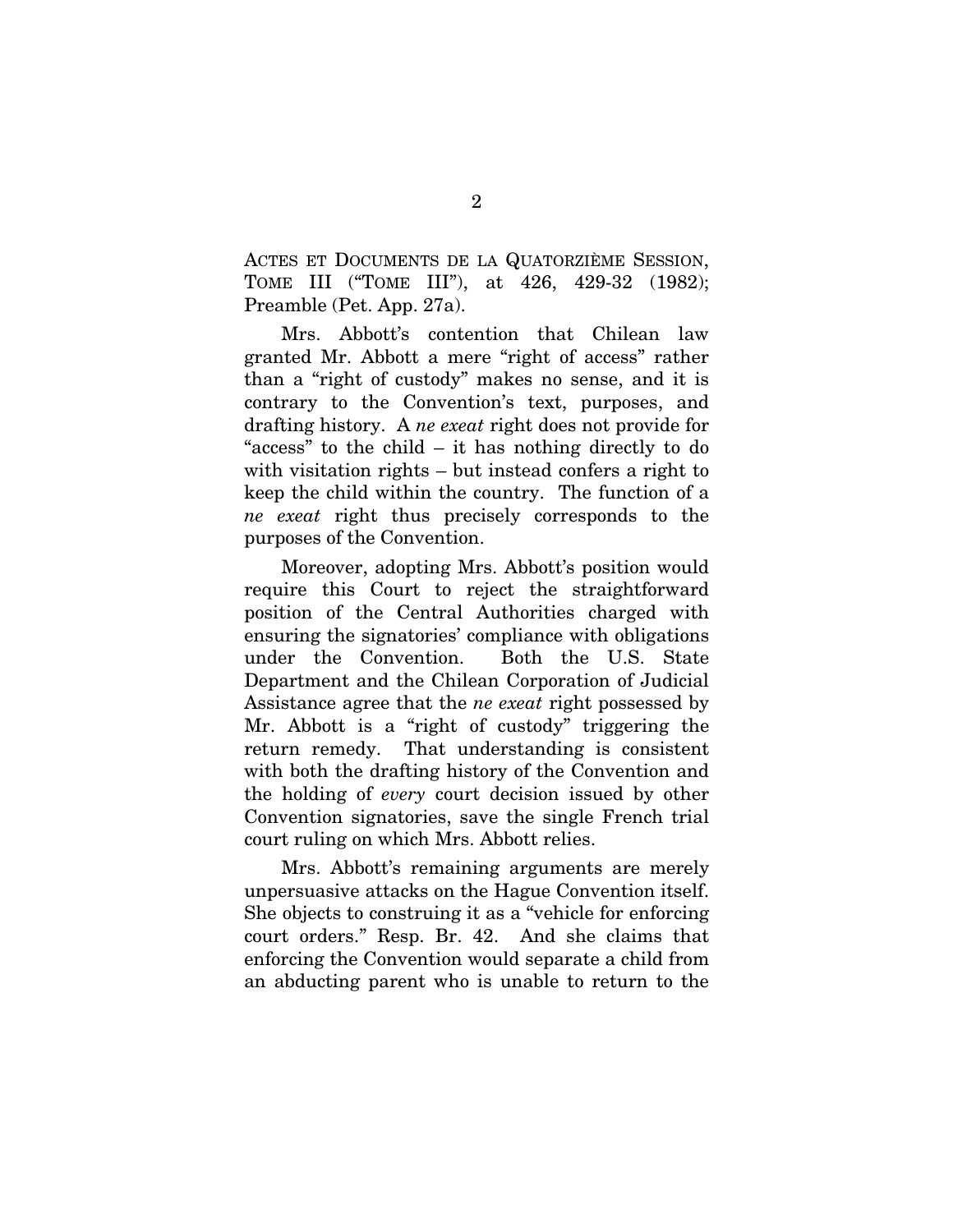<span id="page-9-0"></span>country of habitual residence. But those arguments would equally immunize even abductions in violation of court orders granting the left-behind parent complete care and control of the child. Neither argument justifies her attempt to render the Convention an empty vessel.

The judgment of the court of appeals should accordingly be reversed.

### I. *Ne Exeat* Rights Easily Fall Within The Broad Category Of "Rights Of Custody" Under The Convention

The Convention's return remedy is triggered when a parent removes a child to another country in violation of the left-behind parent's rights of "custody." Art. 3 (Pet. App. 28a). By contrast, when a child is removed in violation of the left-behind parent's rights of "access," the left-behind parent may only seek the assistance of the Central Authorities. Art. 21 (Pet. App. 35a-36a). Petitioner's opening brief and the brief of the United States established that Mr. Abbott holds a "right of custody," not a mere "right of access." Respondent's arguments to the contrary are unpersuasive.

### A. A *Ne Exeat* Right Constitutes A "Right of Custody" – Specifically, The Right To Determine The Residence Of The Child

Mrs. Abbott principally argues that Mr. Abbott's *ne exeat* right is merely a right of access because Chilean law granted Mrs. Abbott daily care and control of A.J.A., but limited Mr. Abbott to visitation and, at most, a "veto" over Mrs. Abbott's departure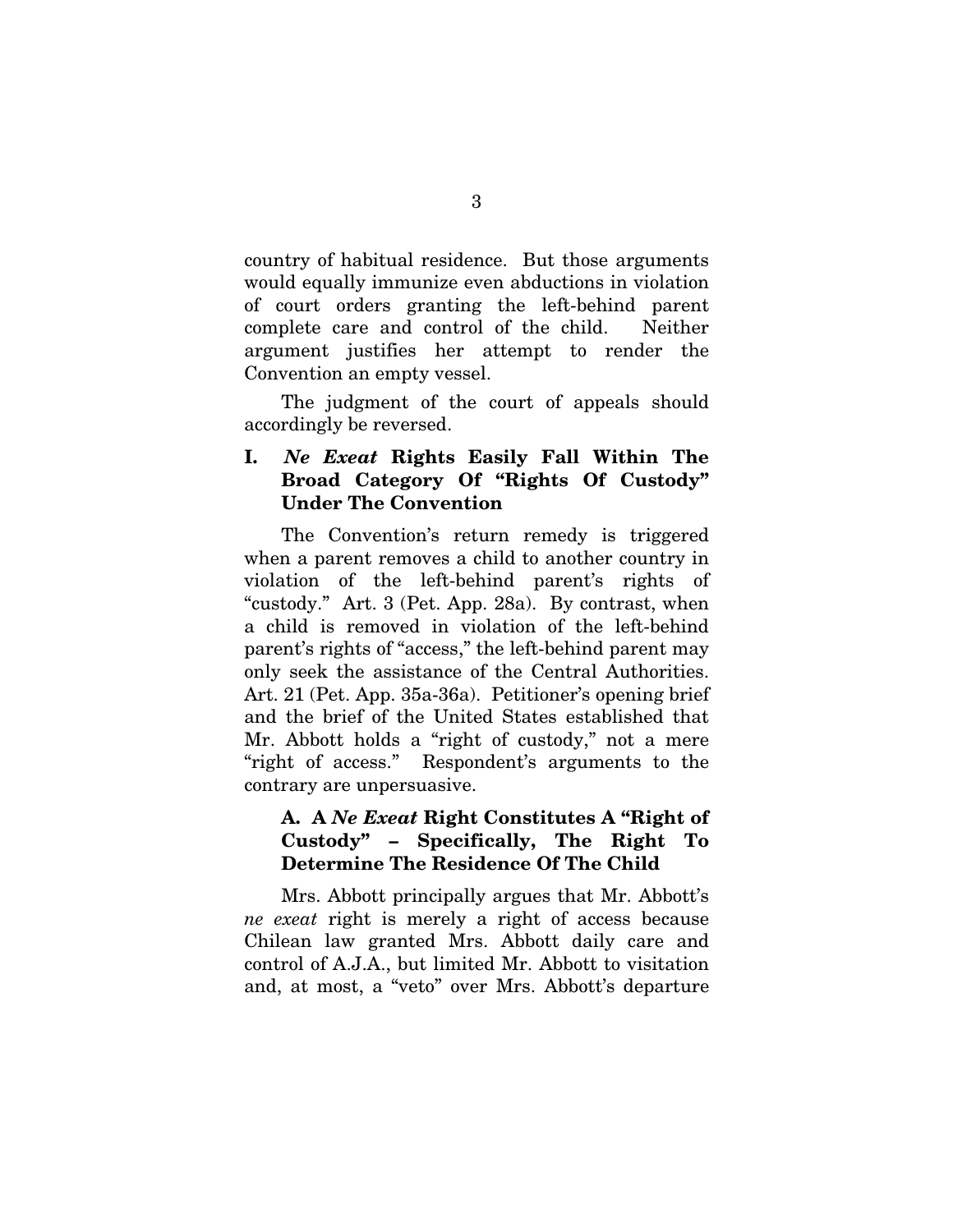from Chile with A.J.A. Resp. Br. 20-24. That assertion misapprehends the meaning of a "right of custody" under the Convention and the nature of a *ne exeat* right.

Article 5(a) of the Convention defines "rights of custody" as "includ[ing] rights relating to the care of the person of the child, and, in particular, the right to determine the child's place of residence." Pet. App. 28a. Mr. Abbott's *ne exeat* right gives him precisely that power. He has the shared right to make any determinations regarding where his son will live. Most obviously, he can insist that his son remain in Chile. If he instead decides to authorize Mrs. Abbott to take A.J.A. out of Chile, he can do so with reasonable conditions, including conditions on the location within a particular country in which A.J.A. lives. In either scenario, Mr. Abbott's *ne exeat* right gives him a significant say in the culture in which his child is raised, the languages that his child will speak, or the kinds of schools that he will attend. *See*  Pet. Br. 15-16[.1](#page-10-0)

<span id="page-10-0"></span><sup>&</sup>lt;sup>1</sup> Mrs. Abbott's argument that Mr. Abbott holds no rights at all under the Chilean court order (the orden de arraigo) is irrelevant: he clearly does hold a *ne exeat* right granted by a Chilean statute, rendering the court order surplusage. Further, the lower courts decided this case on the premise that the court order and statute impose indistinguishable *ne exeat* rights. Pet. App. 6a, 20a n.3. Mrs. Abbott accepted that premise in the court of appeals, *see* Resp. C.A. Br. 9, and affirmatively embraced it in the brief in opposition, *see* BIO 5 (order "prohibited either parent from removing the child from Chile without the other parent's consent"). That is furthermore the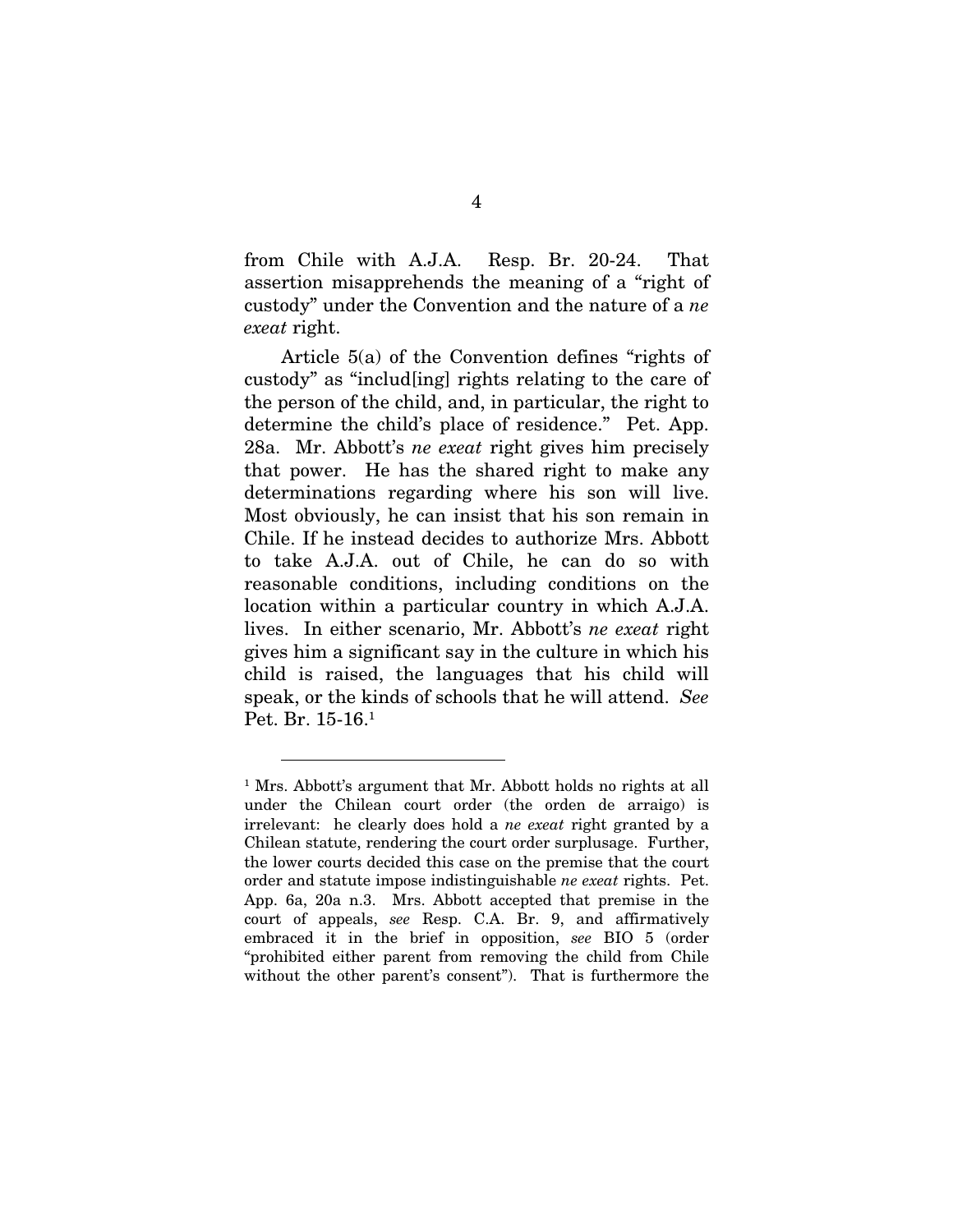But whether or not regarded as the right to determine the place of the child's "residence," a *ne exeat* right constitutes a "right of custody." As Mr. Abbott's opening brief recounts (and Mrs. Abbott fails to address), the Convention's drafters understood from the outset that the definition of "rights of custody" would encompass a *ne exeat* right. *See* Pet. Br. 42-43. Mrs. Abbott offers literally no support at all for her sweeping statement that "at the time of the Convention, . . . *not a single* Contracting State had identified a *ne exeat* clause as the source of custody rights," Resp. Br. 14, but in any event, the opening questionnaire distributed to potential signatory nations identified the violation of a *ne exeat* right as one of five examples of a wrongful "abduction." The terminology of a "right of custody" was first adopted by the formal report of the 1979 Special Commission charged with the initial drafting of the Convention. That report expressly adopted those cited examples of "abductions" as falling within the Convention, and importantly not only described them as embodying violations of a "custodial order" but also explained that the Convention would cover

better reading of the court's ruling, which merely imposes a "*ne exeat*" order, a term of art that (as the citations throughout the parties' briefs reflect) is understood to permit consent by one parent. Mrs. Abbott's new reversal of position asks this Court to assume that the Chilean court would illogically override a decision by Mr. Abbott to *permit* Mrs. Abbott to leave Chile with A.J.A.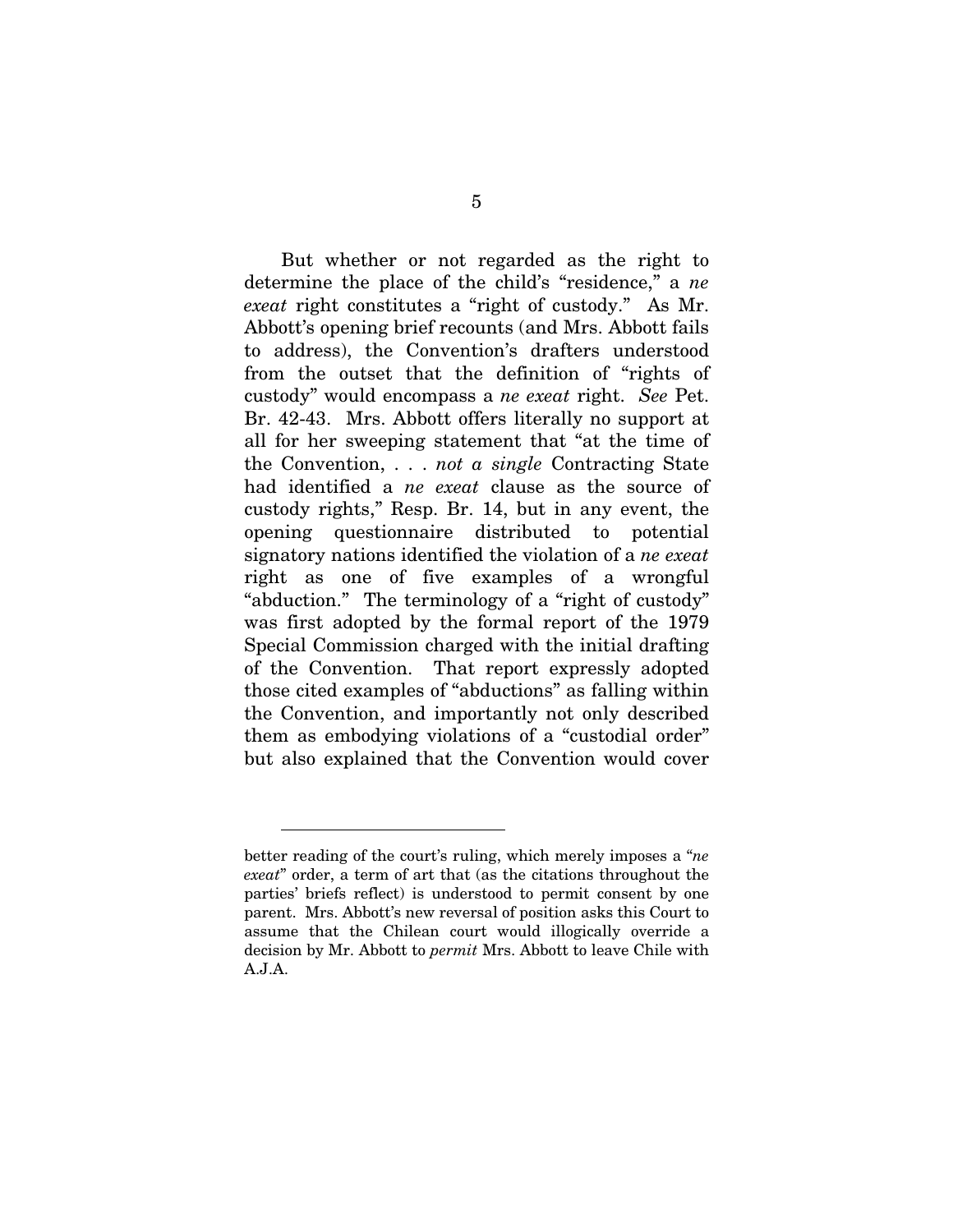such a "removal of a child" that occurs "in breach of custody." TOME III, at 183, ¶ 37.[2](#page-12-0)

Mrs. Abbott's contrary argument that the "place of residence" is the child's "residential address," Resp. Br. 20, and does not also refer to the child's country of habitual residence, is unpersuasive. There is no textual basis for her narrower reading, and the term "right of custody" is more naturally read to "correspond[] with the use of habitual residence as the connecting factor employed by the Convention." PAUL R. BEAUMONT & PETER E. MCELEAVY, THE HAGUE CONVENTION ON INTERNATIONAL CHILD ABDUCTION 75-76 n.191 (1999). It would be passing strange for a convention whose operation hinges on a child's country of residence to be concerned instead with the child's street address. After all, the Convention comes into play when a child is abducted from, for example, Athens, Georgia to Athens, Greece; the Convention would not be triggered if a parent moves *within* Athens, Georgia or even to Athens, Ohio. Indeed, Mrs. Abbott seems to make that very point: "Article 5 refers to the right to determine the child's residence as a 'particular' right of care, singled out because it is generally abridged by the removal of children to foreign countries." Resp. Br. 19.

<span id="page-12-0"></span><sup>&</sup>lt;sup>2</sup> The Special Commission expressed doubt about only one of the five categories, which is not at issue here: the entry of a custody order only *after* the abduction. TOME III, at 183*.*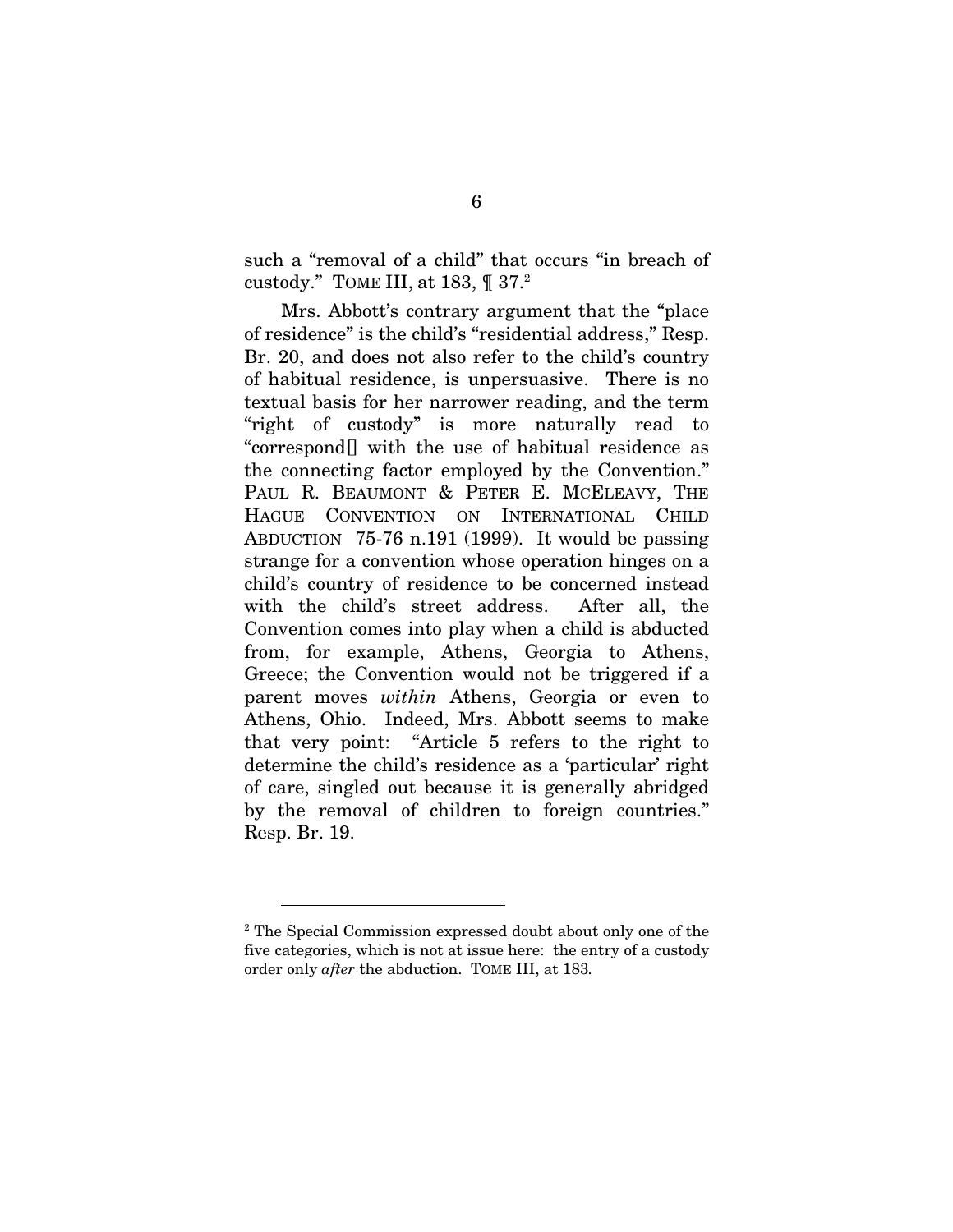Mrs. Abbott also attempts to support her argument that the phrase "place of residence" refers narrowly to the child's physical home rather than his country of habitual residence by pointing to Article 5(b)'s definition of "rights of access." *See* Resp. Br. 21-22. Mrs. Abbott asserts that the Convention's example of a right of access – the "right to take a child for a limited period of time to a place other than the child's habitual residence," Pet. App. 28a – refers to the home, and asserts that the parallel phrase "residence" in Article 5(a) must have the same meaning. But that argument simply assumes its own conclusion  $-$  *i.e.*, that Article 5(b) refers only to a right to take the child away from the home. In fact, the *travaux préparatoires* explain that the drafters actually included that illustration in the definition precisely in order "to emphasize that such a notion also extended to *the right to take the child abroad*, such a right being, within the access right, a manifestation most dreaded by the rightful custodian." Special Commission Report, TOME III, at 195 (emphasis added).[3](#page-13-0)

Mrs. Abbott's defense of the ruling below fails in any event because the Convention defines "right of custody" capaciously, and includes the power to

<span id="page-13-0"></span><sup>&</sup>lt;sup>3</sup> The Pérez-Vera Report subsequently adopted the same view, incorporating the Special Commission report and explaining that the example was included "to emphasize that access rights extend also to what is called 'residential access', that aspect of access rights about which the person who has custody of the child is particularly apprehensive." Pérez-Vera Report, at 452.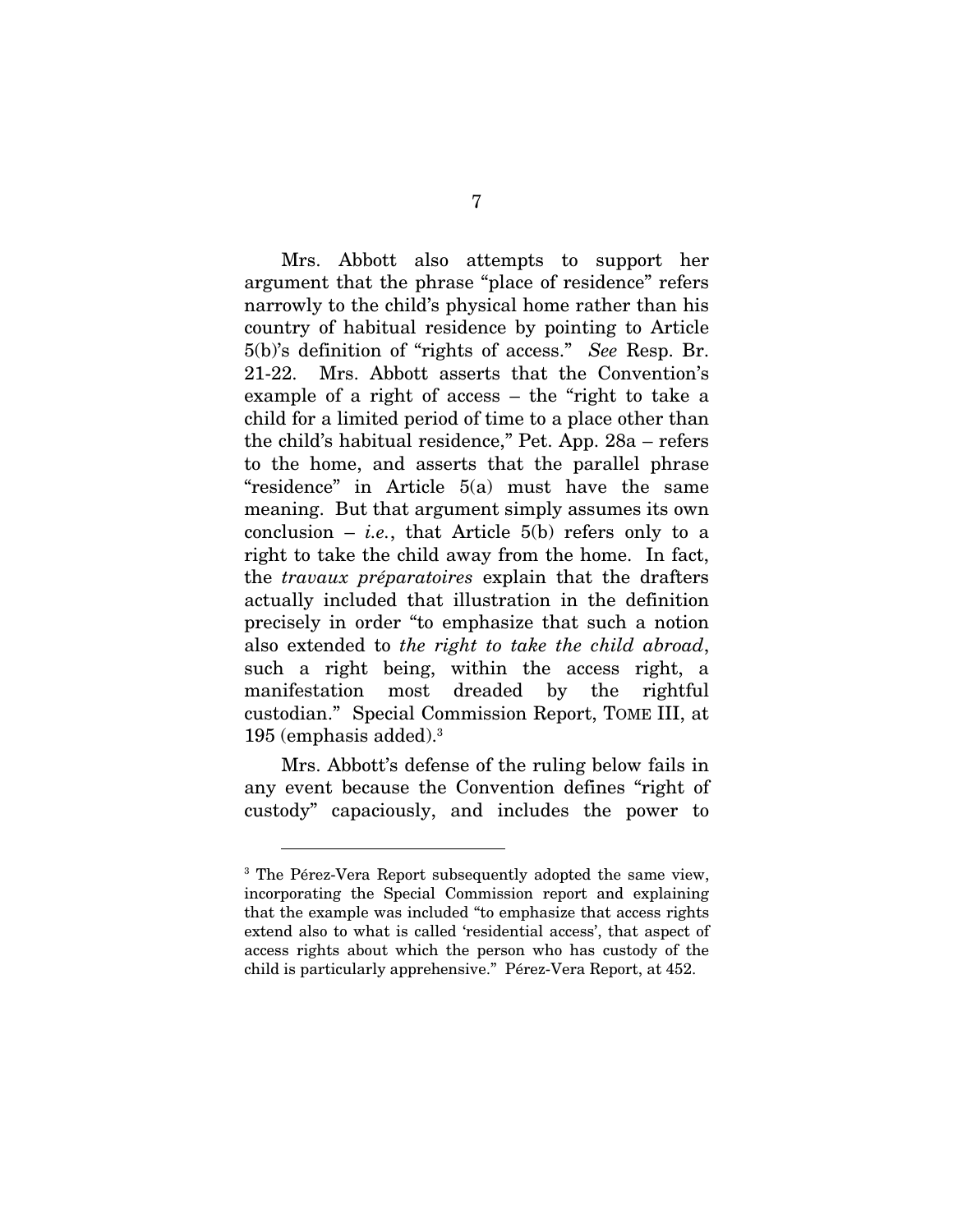determine the child's place of residence only as a subset of that broader right. The Convention's definition of custody thus "*include[s]*" – but is not limited to – that example.<sup>4</sup> The drafters agreed that the definition should "protect *all* the ways in which custody of children can be exercised," including novel joint arrangements, so that the Convention applied to as many cases as possible. Pérez-Vera Report, at 447 (emphasis in original). As a matter of interpretation, this Court has repeatedly made clear that treaties should be "construed more liberally than private agreements." *Air France v. Saks*, 470 U.S. 392, 396 (1985) (internal quotations omitted). Thus, whether or not regarded as the right to determine the place of the child's "residence," a *ne exeat* right constitutes a "right of custody" under the Convention.<sup>5</sup>

<span id="page-14-0"></span><sup>&</sup>lt;sup>4</sup> Mrs. Abbott would strain the text to read "include" as meaning "is." But the only two examples she gives of that usage are easily distinguished. Both involve a term defined to "include any" member of some broad category that has diverse members – *i.e.*, "any employee" and "any process." In that limited context, "include any" signifies that the term includes every member of the broad category. *See NLRB v. Town & Country Elec., Inc.*, 516 U.S. 85, 90 (1995) (when "employee" is defined to "include any employee," it encompasses all forms of employees); *Snider v. All States Administrators, Inc.*, 414 U.S. 685, 686 (1974) (when "printing" is defined to "include any process capable of producing a clear black image on white paper," it encompasses all such processes).

<span id="page-14-1"></span><sup>&</sup>lt;sup>5</sup> Article 5(a) as originally drafted more narrowly provided that "rights of custody *are* rights relating to the care of the child and, in particular, the right to determine the child's place of residence" (emphasis added). But the drafters changed the text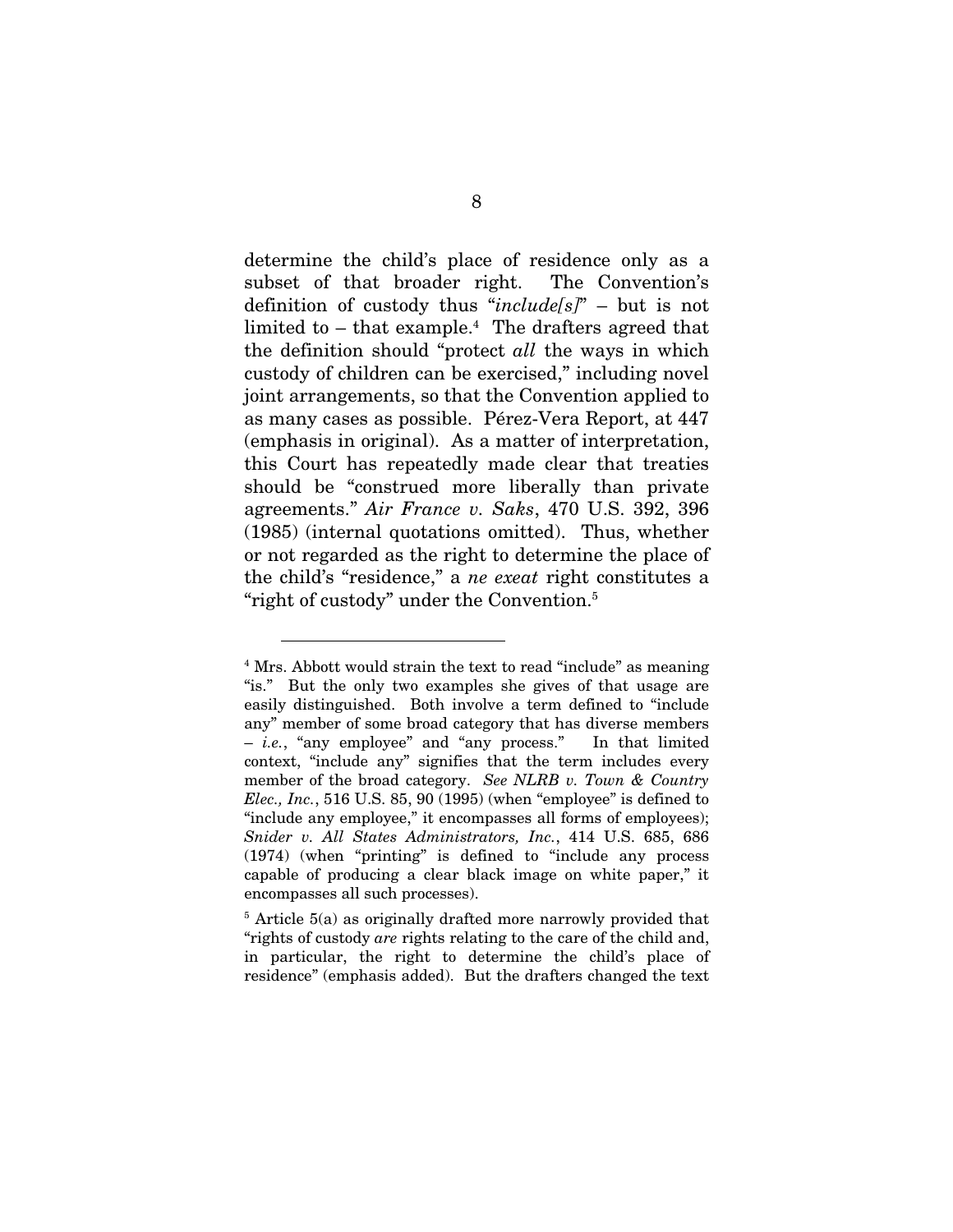#### <span id="page-15-0"></span>B. A *Ne Exeat* Right Is Not A Mere "Right of Access"

The Hague Convention divides "rights" relating to the child into two categories: those of "custody" (discussed above) and those of "access." Mrs. Abbott contends that a *ne exeat* right constitutes a mere "right of access," which does not give rise to the return remedy. That argument lacks merit. Precisely because a *ne exeat* right does not fall within the category of a "right of access," it *ipso facto* constitutes a "right of custody." For the Convention recognizes only those two categories. Nothing in either the text or history of the Convention indicates that the drafters would have contemplated a third category of free-floating parental rights relevant to the subject matter of the Convention that are neither "rights of custody" nor "rights of access."

Indeed, because a *ne exeat* right cannot be characterized as a "right of access," if this Court were to affirm the judgment below, many left-behind parents holding *ne exeat* rights would be left in the anomalous position of having *no* remedy at all under the Convention for a violation of that right – not even the more limited remedy available for access rights. That cannot have been the Convention's intention.

The Convention defines "rights of access" to include "the right to take the child for a limited

to provide more broadly that "rights of custody *shall includ*e rights relating to the care of the person of the child." *Procèsverbal No. 14*, TOME III, at 344.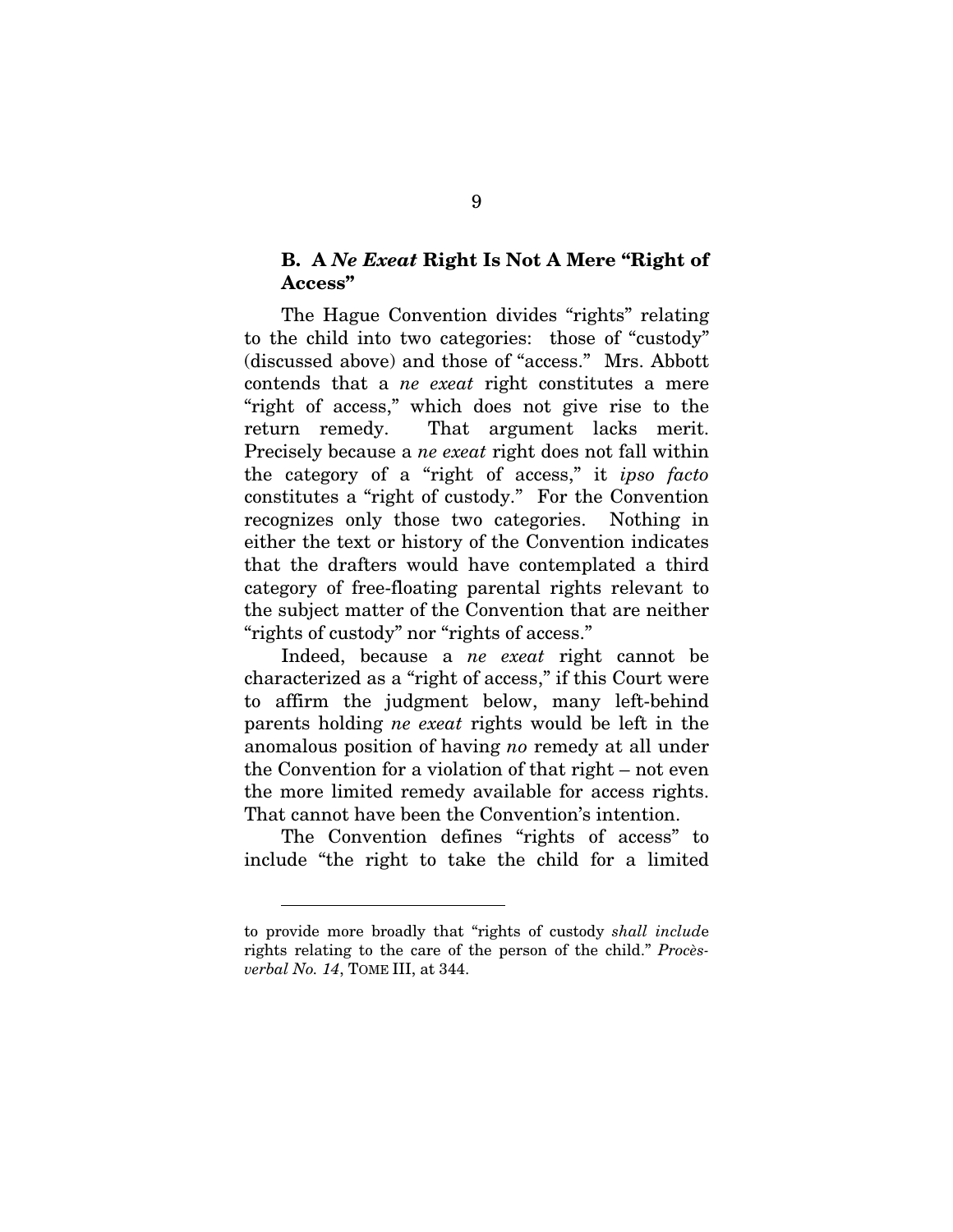period of time to a place other than the child's habitual residence." Art. 5(b) (Pet. App. 28a). "Rights of access" thus involve the right to spend time with the child – that is, visitation rights. For example, in discussing whether to extend the return remedy to rights of access, the Canadian delegate cited the example of a father with "extremely limited rights of access (*e.g.* two hours each Saturday afternoon)." *Procès-verbal No. 3*, TOME III, at 266. In turn, the U.S. legislation implementing the Convention defines "rights of access" as "visitation rights." Pet. App. 47a-48a (42 U.S.C. § 11602(7)).

Contrary to Mrs. Abbott's submission, a *ne exeat* right – which does not provide for visitation – does not give the parent "access." Nor can the *ne exeat* right be dismissed as merely a tool to facilitate access to the child; it no more enables visitation than it enables direct care and control. The *ne exeat* right instead allows the parent holding the right to share in the decision whether the child will leave the country, as well as a variety of other substantive rights. *See supra* Part I.

Nor would it be consistent with the Convention's purposes to trivialize a *ne exeat* right as a mere "right of access." A "right of custody" is necessarily disrupted by the child's abduction and can only be restored through the child's return to the country of habitual residence. As discussed, a *ne exeat* right directly implicates those concerns. By contrast, rights of access – *i.e.*, visitation rights – can be exercised even if the child is removed to another country. Further, when the abducting parent does no more than obstruct the often-brief period guaranteed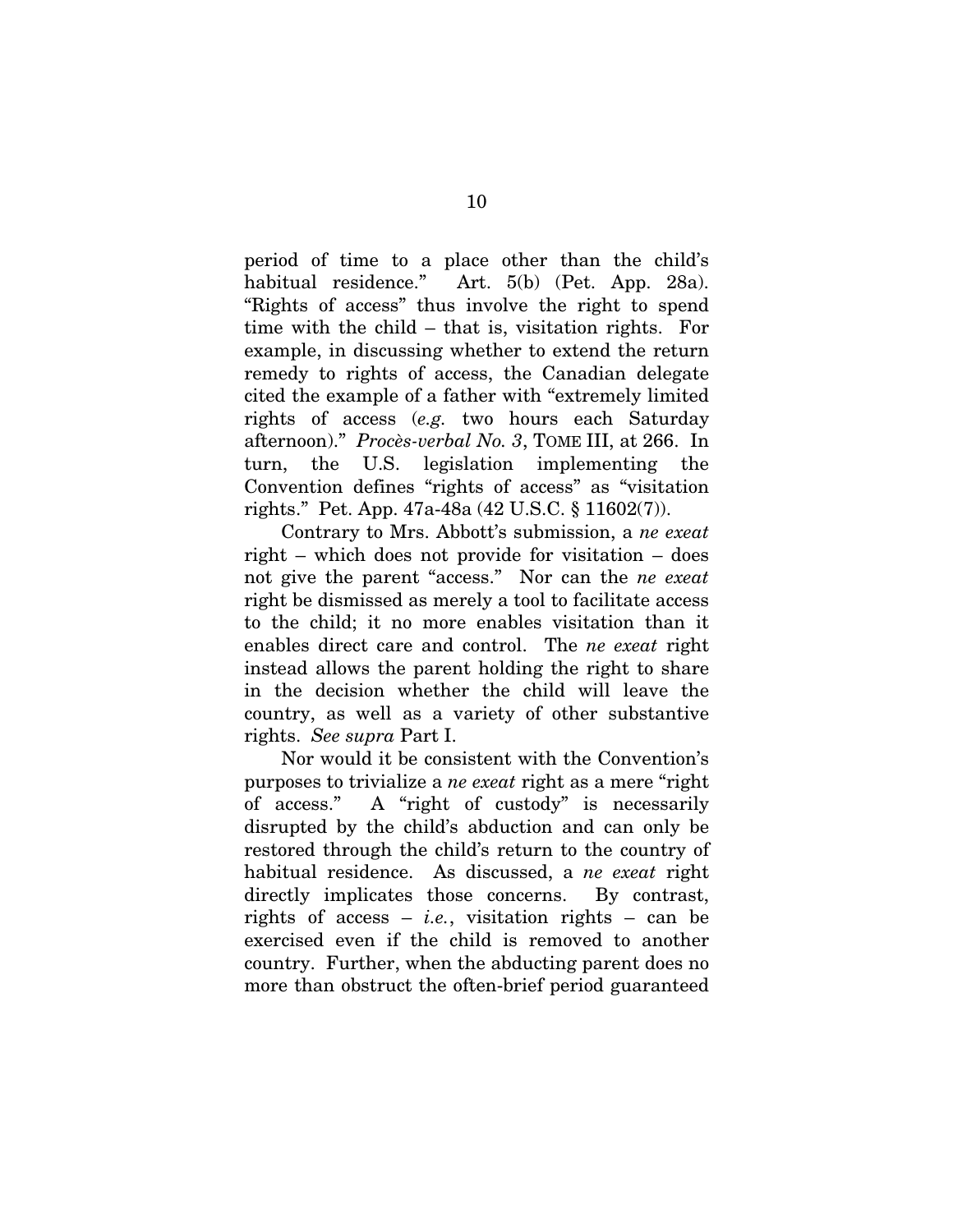<span id="page-17-0"></span>by a visitation right, it is understandable that the Convention's drafters elected not to automatically impose the remedy of return but instead to adopt the more limited right to request assistance under Article  $21.^{\rm 6}$ 

### C. The State Department's Position Is Entitled To Deference

To the extent there remains any ambiguity regarding whether Mrs. Abbott's abduction of A.J.A. was "wrongful," the considered interpretation of the State Department, which is the entity charged under the Convention with ensuring that the United States complies with its treaty obligations, Exec. Order No. 12,648, 53 Fed. Reg. 30,637 (Aug. 15, 1988), should resolve it. As the brief of the United States explains, the government has consistently understood *ne exeat* rights to constitute rights of custody under the Convention.

<span id="page-17-1"></span><sup>6</sup> Mrs. Abbott's assertion that in the district court Mr. Abbott "conceded . . . that he had only been granted 'access,'" Resp. Br. 9, is a significant misstatement. The documents she cites say precisely the opposite. The complaint states: "[A.J.A.'s] removal was in breach of 'rights of custody'" and "[t]he rights of custody mentioned above were being actually exercised at the time of [A.J.A.'s] removal." J.A. 53. Mr. Abbott's accompanying factual affidavit notes that he has been granted rights of "access" – *i.e.*, his visitation right, J.A. 55 – but explains that Mrs. Abbott's abduction of A.J.A. violated Mr. Abbott's *distinct* rights under "a Chilean statute and . . . a *ne exeat* order that had been entered by the Family Court." J.A. 56.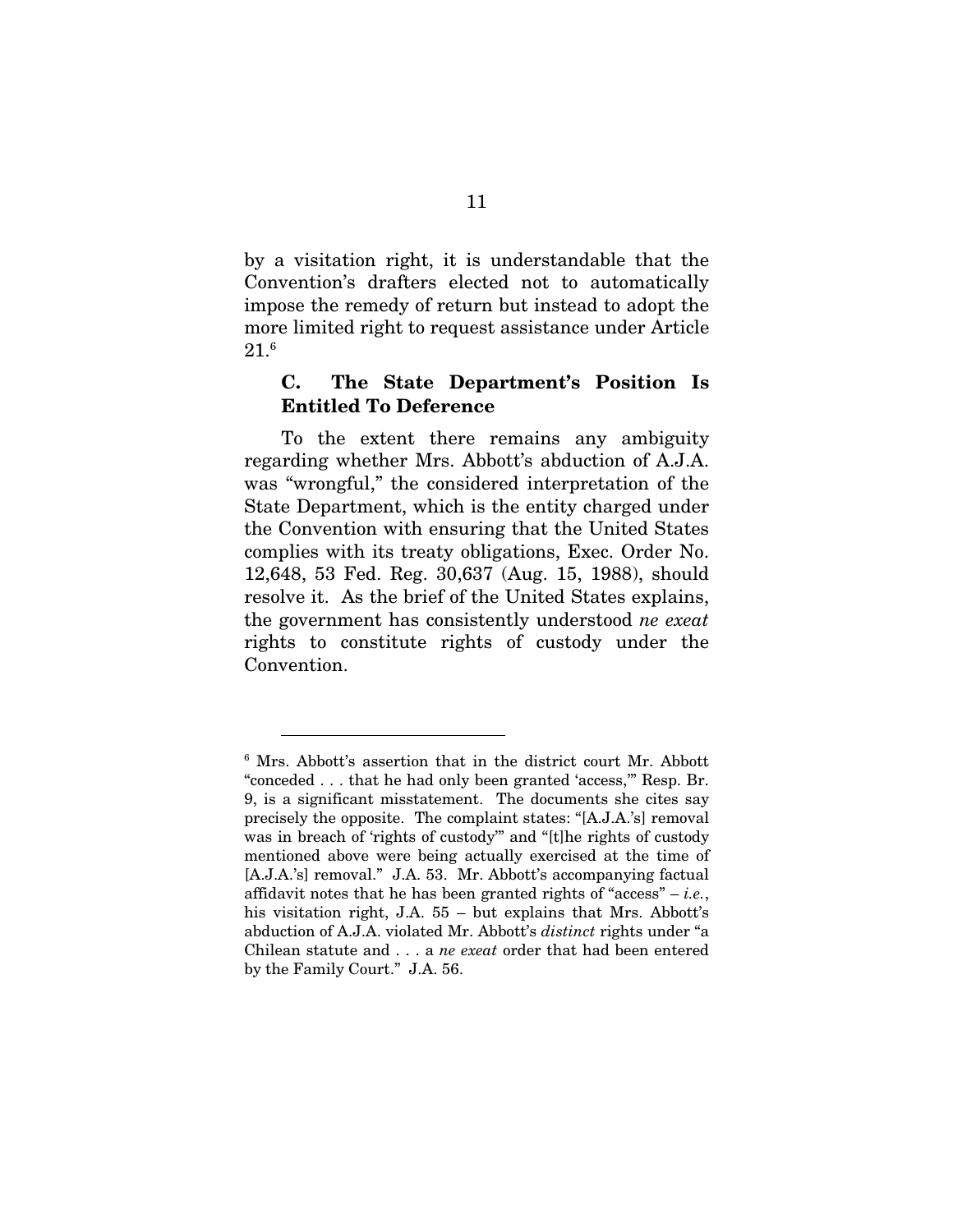This view is entitled to substantial deference. As this Court has put it, absent extraordinary circumstances, the meaning given treaties "by the departments of government particularly charged with their negotiation and enforcement is given great weight." *Sanchez-Llamas v. Oregon*, 548 U.S. 331, 355 (2006) (quoting *Kolvarat v. Oregon*, 366 U.S. 187, 194 (1961)). *See also El Al Israel Airlines v. Tseng*, 525 U.S. 155, 168 (1999) (adopting government's position when text of treaty open to "divergent interpretation"). Here, the State Department not only implements the Convention, but was actively involved in its drafting. *Members of the First Commission*, TOME III, at 254. Indeed, the State Department's Peter Pfund, who was the head of the U.S. delegation at the 1980 Diplomatic Conference, served as Chairman of the 1993 Special Commission meeting[.7](#page-18-0) *Members of the First Commission*, TOME III, at 254; *Report of the Second Special Commission Meeting to Review the Operation of the Hague Convention on the Civil Aspects of International Child Abduction*, ¶ 3 (1993).

The cases Mrs. Abbott cites to argue against deference are easily distinguishable. Those cases involved treaty interpretations that were either flatly contradicted by the text or inconsistent with the government's previously expressed views. *See, e.g.*,

 $\overline{a}$ 

<span id="page-18-0"></span><sup>7</sup> Notably, the 1993 Special Commission report reflected the consensus among the delegates that a *ne exeat* right is a right of custody, as it noted that the French trial court decision on which Mrs. Abbott relies garnered no support. *See* Pet. Br. 31-32.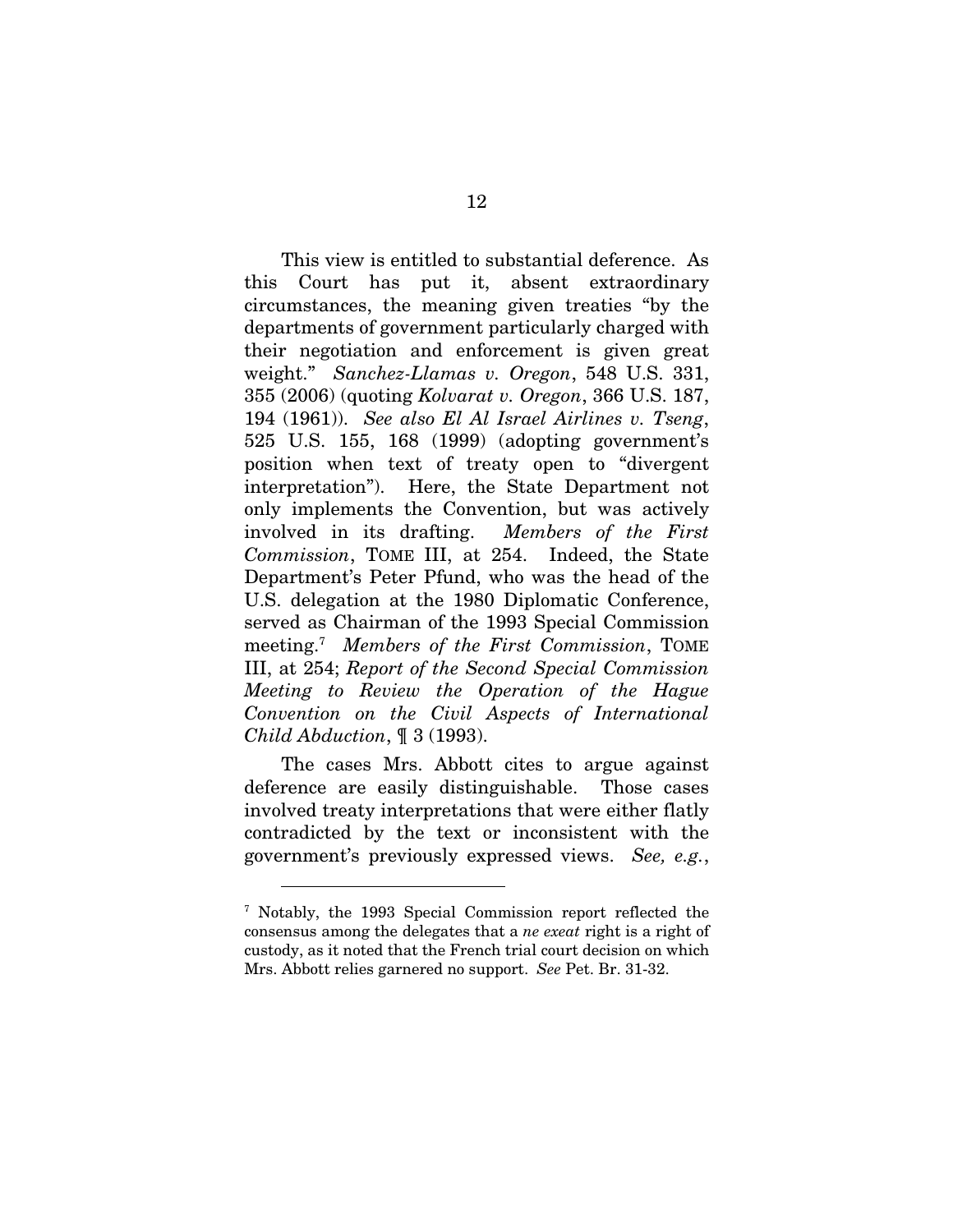*Chan v. Korean Air Lines*, 490 U.S. 122, 133-34 (1989) (refusing to adopt government's position that clear text and structure of Warsaw Convention limiting airline liability was "drafting error"); *Perkins v. Elg*, 307 U.S. 325, 337-42, 347-49 (1939) (refusing to adopt Attorney General's position that was contrary to "repeated rulings of the Department of State" over more than fifty years).

Mrs. Abbott's further contention that the United States has in fact changed its interpretation, *see*  Resp. Br. 58-59, misstates the relevant history. As noted, and as the brief of the United States explains, U.S. Br. 21 n.13, the government's position has never wavered. The statement cited by Mrs. Abbott merely recognizes the uncontroversial point that a breach of access rights does not trigger the return remedy.[8](#page-19-0)

<span id="page-19-0"></span><sup>&</sup>lt;sup>8</sup> The contemporaneously held views of the United States stand in marked contrast to the *amicus* submission of just two (of fiftyone) delegates of their nearly thirty-year-old "recollections." That submission does not compare to the official meeting minutes that this Court considered persuasive in *Air France v. Saks*, 470 U.S. 392, 401-02 (1985). It also bears noting that one of the two delegates, Mr. Savolainen, in 1997 wrote a law review article taking precisely the opposite position. 66 NORDIC J. INT'L L. 101, 161 (1997) (deeming "undoubtedly correct" a case ordering the return of a child to the United States based on a *ne exeat* right)*.*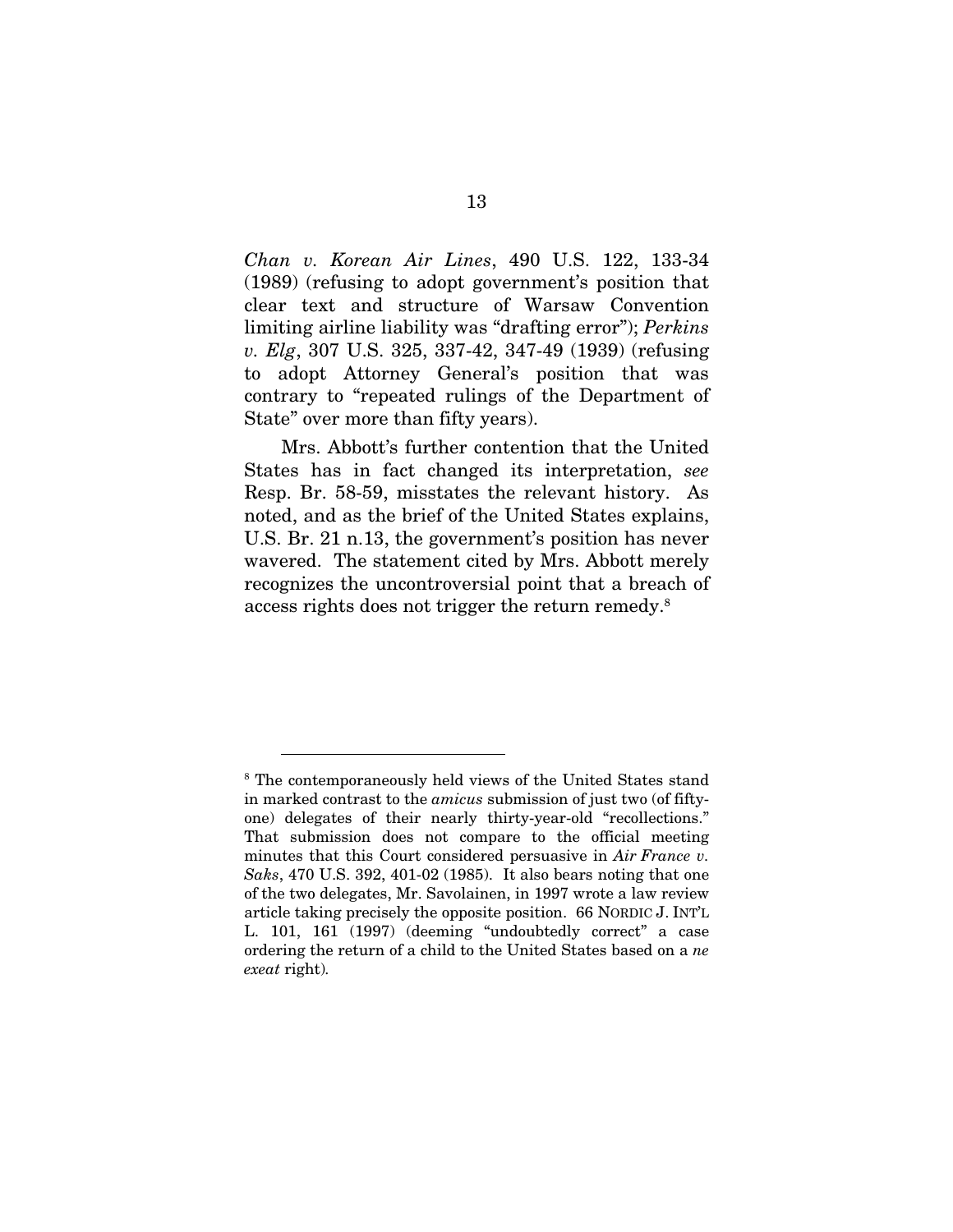### <span id="page-20-0"></span>D. Petitioner's Position Is Most Consistent With The Decisions Of Courts In Other Contracting States, Which Are Due Respect

Petitioner's opening brief both demonstrated that the judgment below is contrary to the overwhelming weight of judicial authority from other Convention signatories and established that this resolution of the very question now before this Court is entitled to considerable respect. The decisions of our sister signatories logically take on particular significance when, as here, Congress in subscribing to the treaty explicitly emphasizes the need for its uniform interpretation. Pet. App. 47a (42 U.S.C. § 11601(b)(3)(B)). Mrs. Abbott's contrary argument that the decisions of foreign courts should be ignored misapprehends one decision she cites, *Zicherman v. Korean Air Lines Co.*, 516 U.S. 217, 227-28 (1996), which in fact relies on just such a ruling as relevant postratification conduct. *See id.* at 228 (citing decision by Canadian court). *See also Olympic Airways v. Husain*, 540 U.S. 644, 660 (2004) (Scalia, J., dissenting) ("We can, and should, look to decisions of other signatories when we interpret treaty provisions. Foreign constructions are evidence of the original shared understanding of the contracting parties.").

It is therefore significant that every court of another sovereign to decide the question presented by this case – with the lone exception of a French trial court, *see* Resp. Br. 56-57 – has concluded that a *ne exeat* right is a right of custody under the Convention. Though Mrs. Abbott attempts to articulate various distinctions regarding some of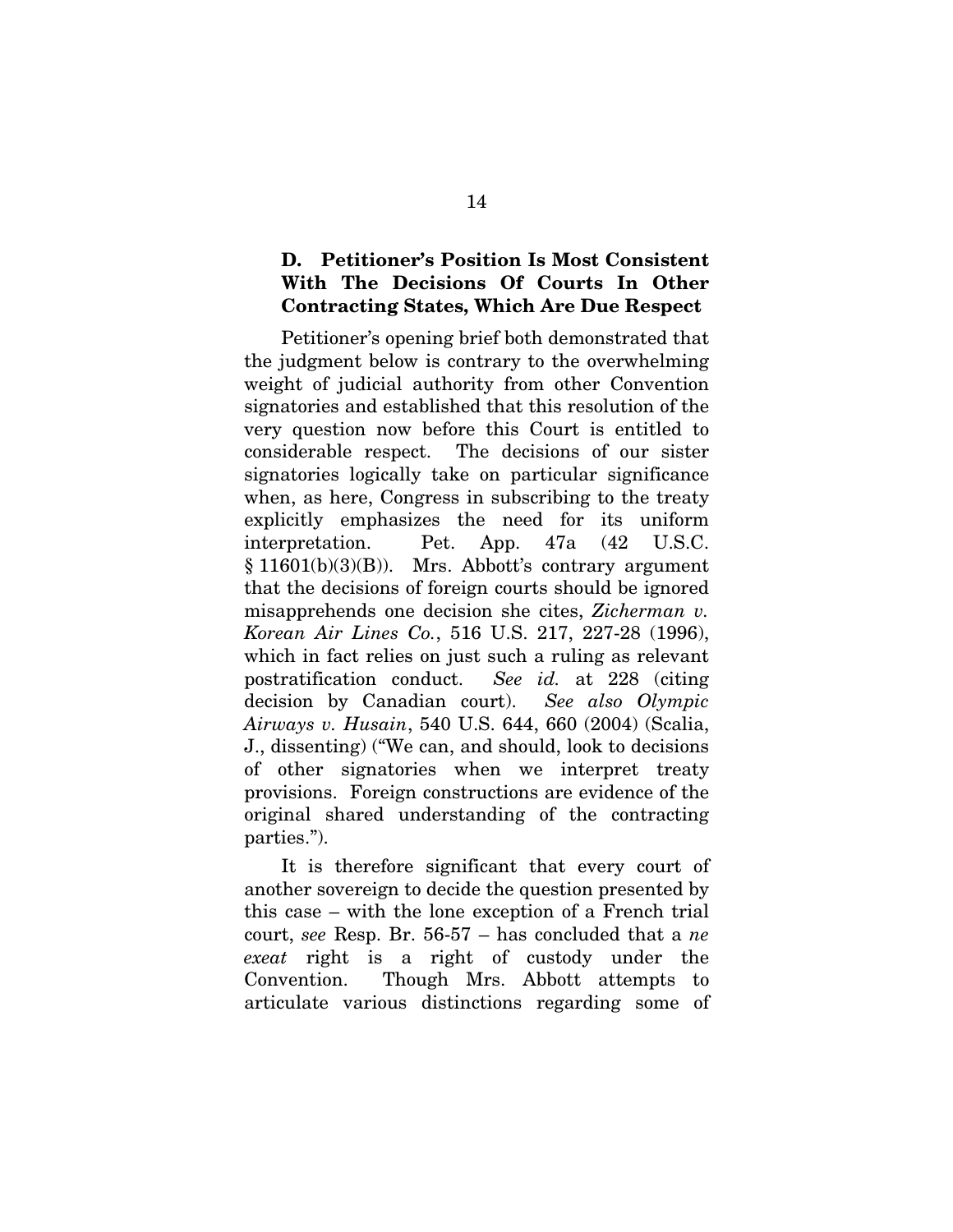those rulings, she fails to address the holdings of five foreign courts.[9](#page-21-0) Nor does she dispute that *ne exeat* rights can confer "rights of custody" in all twentyseven member countries of the European Union. Pet. Br. 21 n.10.

Respondent chastises petitioner for purportedly "overlook[ing]" the fact that there was no *ne exeat*  right at issue in *In re D (A Child)*, (2007) 1 A.C. 619 (H.L. 2006), *compare* Resp. Br. 55 *with* Pet. Br. 33-34, but she herself overlooks the House of Lords' conclusion that it is well-settled that a *ne exeat* right is a "right of custody." Pet. Br. 33-34. And although she attempts to distinguish other cases on the ground that the left-behind parents had other rights in addition to the *ne exeat* right, those cases nonetheless hinged on the *ne exeat* right. *See, e.g.*, *C v. C*, (1989) 1 W.L.R. 654 (Eng. C.A.) (although parents were joint guardians, guardianship involves the right to care for the child's property; father's *ne exeat* right was the only "right of custody" at issue); Bundesverfassungsgericht [BVerfG] [Fed. Const'l Ct. of Germany] July 18, 1997, 2 BvR 1126/97 (F.R.G.) ¶ 5 (affirming lower court order requiring child's return, which it described as holding that "[e]ven a parent who only has the right to oppose the removal of the child to another country also has a custody

<span id="page-21-0"></span><sup>9</sup> *See Sonderup v. Tondelli* 2000 (1) SA 1171 (CC) (S. Afr.); CA 5271/92 *Foxman v. Foxman* [1992] IsrSC; Oberster Gerichtshof [OGH] [Supreme Ct.] May 2, 1992, 2Ob596/91 (Austria); *AJ v. FJ* [2005] CSIH 36 (Scot.); *Gross v. Boda* (1995) 1 NZLR 569 (C.A. Wellington) (N.Z.).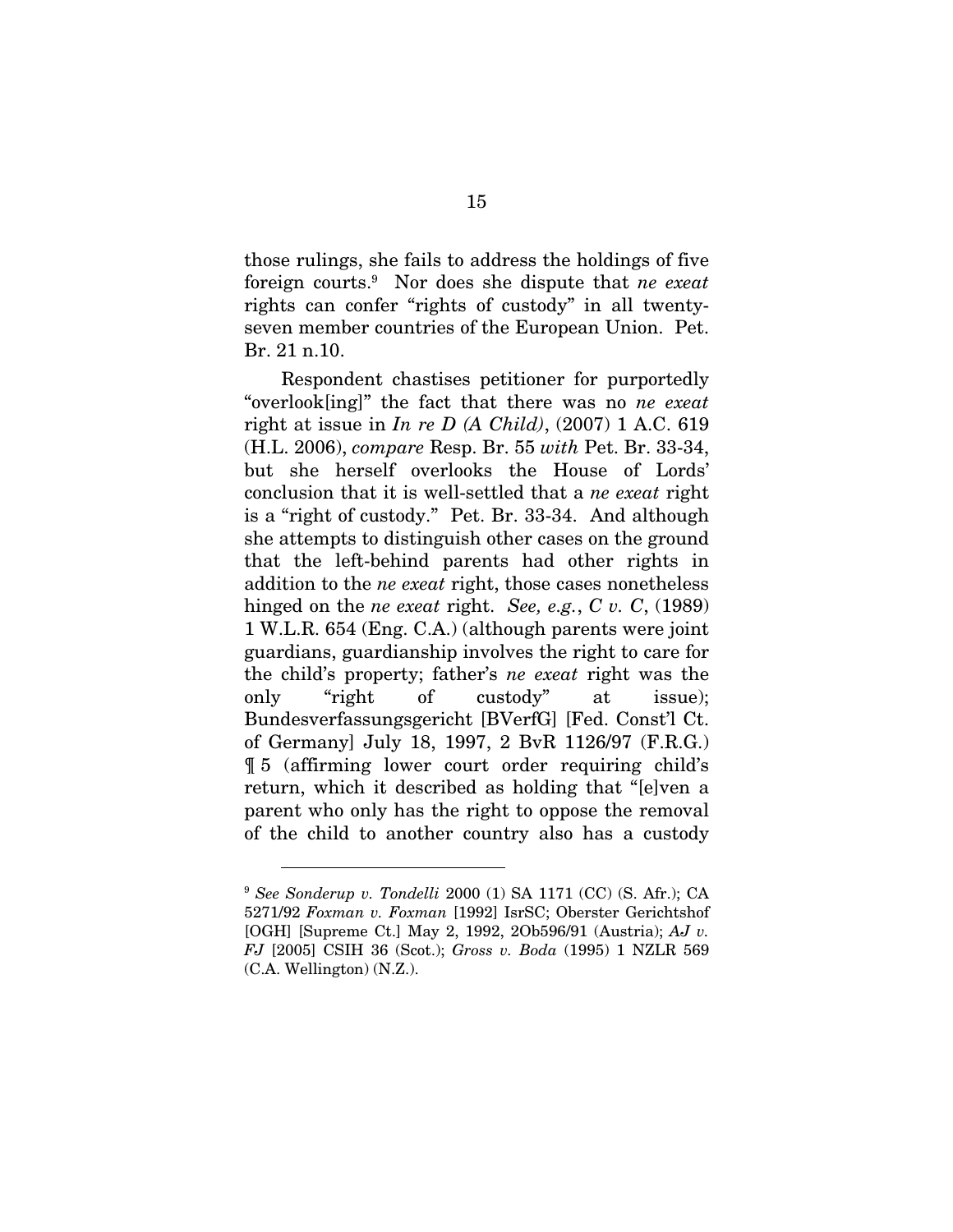right within the meaning of the Hague Child Abduction Convention").[10](#page-22-0) 

Beyond the lone French trial court ruling, Mrs. Abbott's search for authority affirmatively supporting her position rests entirely on dicta in *Thomson v. Thomson*, [1997] 3 S.C.R. 551 (Can.), and *D.S. v. V.W*, [1996] 2 S.C.R. 108 (Can.)*.* Resp. Br. 53-55. In *D.S. v. V.W.*, however, there was *no ne exeat right at issue.* Instead, the Canadian Supreme Court determined that a parent's theoretical right to go to court to oppose a child's removal did not confer rights of custody under the Convention – the same conclusion reached by the House of Lords in *In re D*, (2007) 1 A.C. 619, ¶ 37 (H.L. 2006).

<span id="page-22-0"></span><sup>&</sup>lt;sup>10</sup> Amici Eleven Law Professors similarly distinguish the South African decision, *Sonderup v. Tondelli* 2001 (1) SA 1171 (CC) (S. Afr.), as involving a "contingent custody transfer." Law Prof. Br. 23. Here too, however, it is clear that the court's decision rested on the father's *ne exeat* right, as its return order was conditioned on the father's agreement not to enforce a court order that, if violated, transferred custody to the father. *Amici*  also inexplicably quarrel with the Israeli decision, Law Prof. Br. 24-25, CA 5271/02 *Foxman v. Foxman* [1992] IsrSC, which specifically held that "every case of removing children from one country to another without the consent of the parent who had a right to give or to not give consent would be an abduction."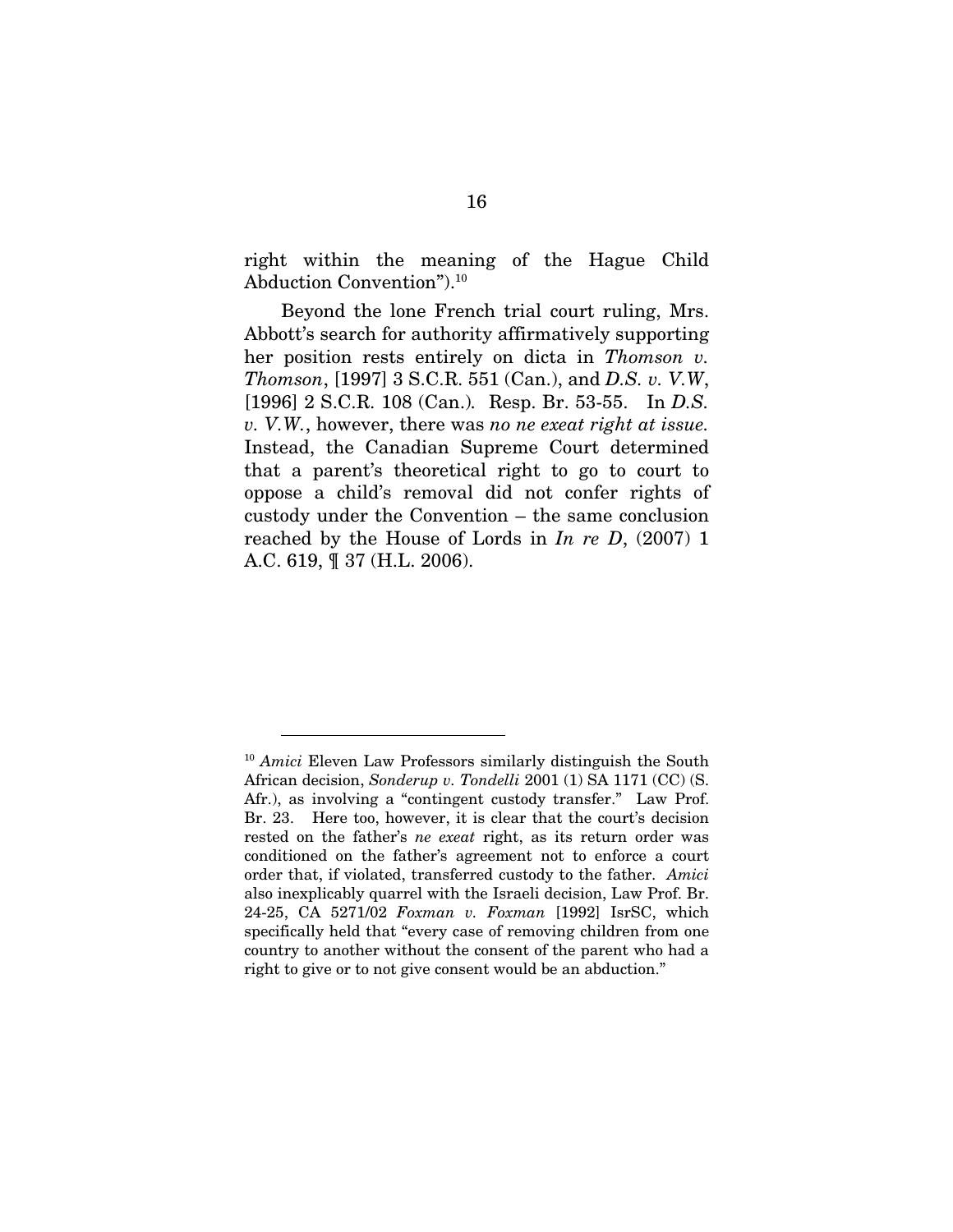### <span id="page-23-0"></span>II. Mrs. Abbott's Remaining Contentions Lack Merit

A. Mrs. Abbott's Arguments That The Phrase "Rights Of Custody" Should Be Read To Exclude *Ne Exeat* Rights Misconstrue The Text

Mrs. Abbott attempts to locate support for her anomalous position in various provisions of the Convention. None in fact supports the judgment below.

*First*, Mrs. Abbott contends that "custody" embodies a "complex" of rights. Resp. Br. 18-20. But this is a *non sequitur*. Though the term "custody" can encompass an array of rights, that fact does nothing to refute the fact that a *ne exeat* right is among them. Certainly, no inference arises from the use of the plural "*rights* of custody." The equally authoritative French-language version of Article 5(a) refers only in the singular to a "right of custody" ("*le droit de garde*"). And in any event, a parent holding a *ne exeat* right has a variety of additional substantive rights. Pet. Br. 15-16[.11](#page-23-1)

<span id="page-23-1"></span> $11$  To the extent Mrs. Abbott is suggesting that a parent must possess the entire "complex" in order to have a "right of custody," that is obviously wrong. The definition of "rights of custody" itself specifies that a single power – the ability to determine the child's place of residence – is, standing alone, a right of custody. Art. 5(a) (Pet. App. 28a). Also, as noted, the Convention contemplates joint custody arrangements, under which various rights may be divided among the parents. The drafters further anticipated that the rights would be divided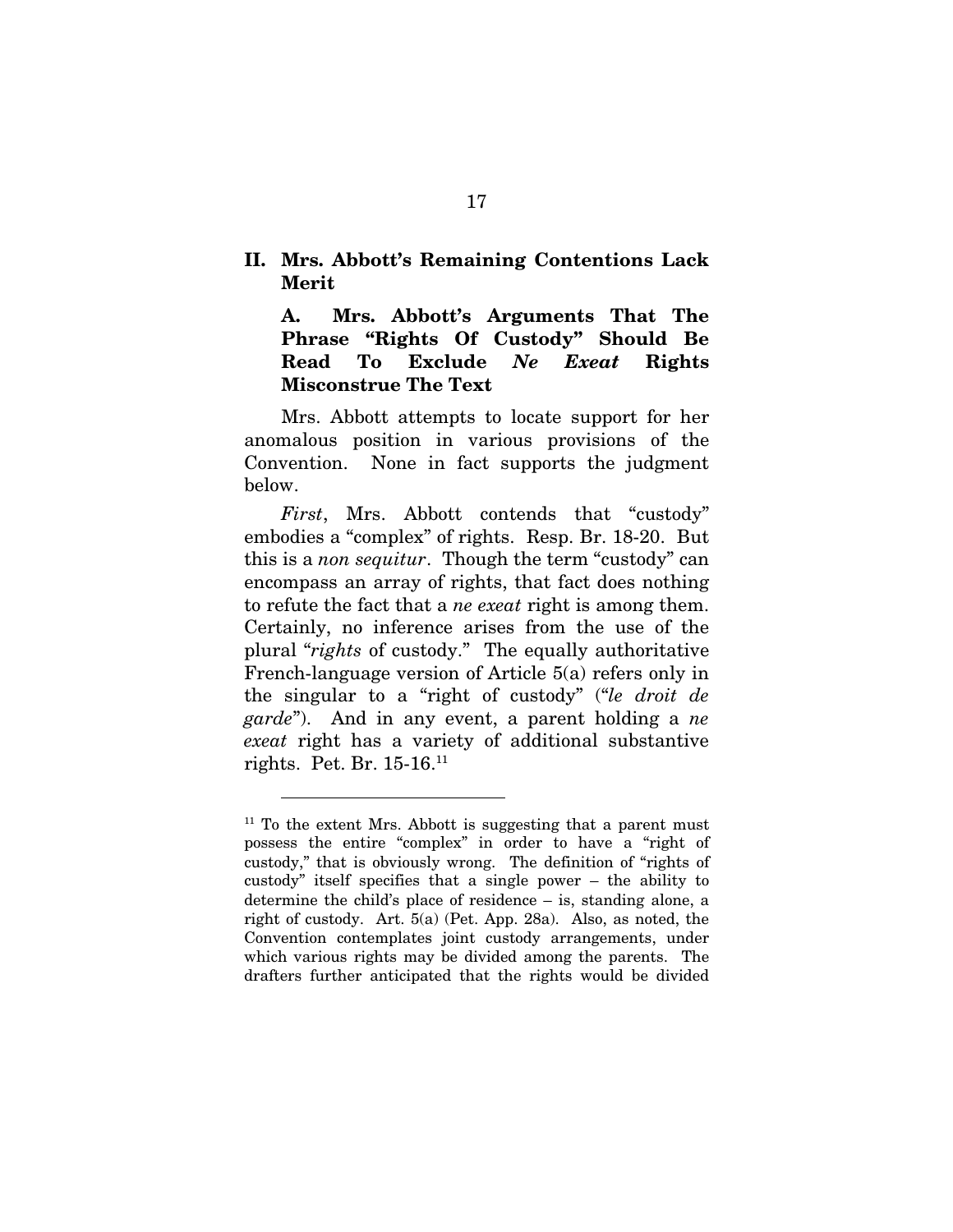*Second*, Mrs. Abbott contends that Mr. Abbott possesses no "right" at all, but instead a "veto." But Mrs. Abbott never even attempts to justify why the signatories to the Convention would have intended her narrow conception of a "right," which is just one among many. As the domestic and foreign authorities cited in the parties' briefs illustrate, it is common to refer to a *ne exeat* provision as conferring a "right." The court of appeals decision on which Mrs. Abbott relies understood it as such. *See, e.g.*, Pet. App. 1a ("This case requires us to determine whether *ne exeat* rights constitute 'rights of custody' within the meaning of the Hague Convention."); *id.*  14a ("*ne exeat* rights . . . do not constitute 'rights of custody' within the meaning of the Hague Convention"). Indeed, she has done so herself throughout the case. *See, e.g.*, BIO 23 ("[e]ven if *ne exeat* rights were at issue here"); *id.* 24 ("even if arguendo a *ne exeat* right sometimes operates as a custodial right . . . the exercise of *ne exeat* rights

among different parties when "the right to care for the person of a child was vested in one person, and the right to determine the child's place of residence in another." *Procès-verbal No. 4*, TOME III, at 271. When, following the Chairman's suggestion, the drafters returned to this scenario, the First Secretary of the Permanent Bureau (Adair Dyer) explained that there was no need to modify the text of Article 5, as "the existing definition of custody rights embraced the situation where rights of custody and the right to determine a child's place of residence were vested in different persons." *Procès-verbal No. 14*, TOME III, at 344. No one disagreed. *Id.*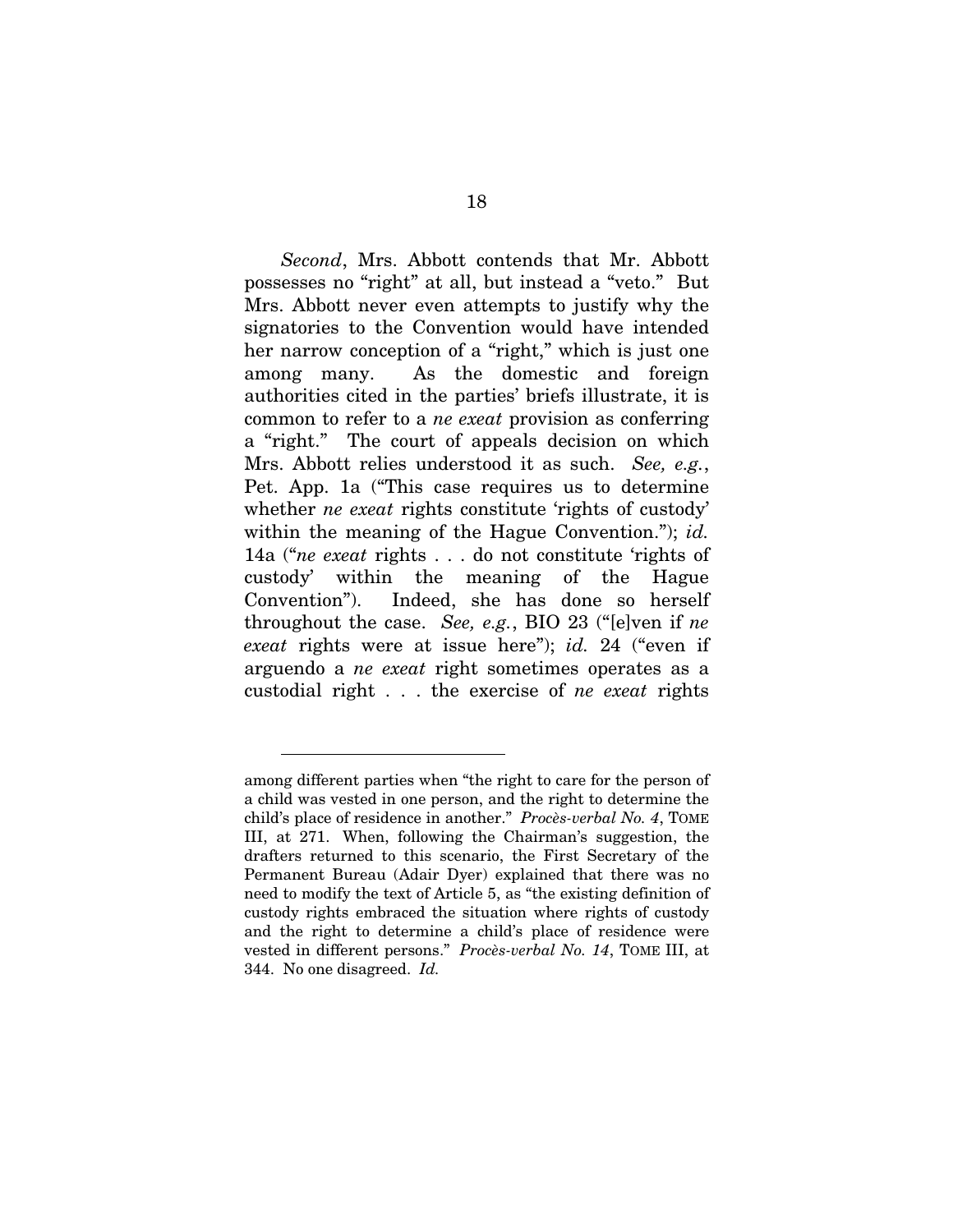would constitute the exercise of custodial rights at the time of removal only in rare circumstances").

Further, as discussed above, what Mrs. Abbott characterizes as a "veto" is in fact the power to ensure that A.J.A. is not taken from the country without Mr. Abbott's permission. That is a central concern of the Convention, and it defies common sense to believe that the text intends such a narrow conception of a "right."

Mrs. Abbott argues to the contrary that two parties cannot "share" a right if one may only reject the choices of the other. But that is an argument that the power is not "shared," not that is not a "right." Rights are shared all the time, a fact that simply means that they are not absolute. Mrs. Abbott has the right to determine that A.J.A. will reside outside Chile, so long as Mr. Abbott agrees. Mr. Abbott has the corresponding right to ensure that A.J.A. remains in the country. Such a purely negative power is still a right. *See, e.g.*, *Cruzan v. Director, Missouri Dep't of Health*, 497 U.S. 261, 278- 81 (1990) (assuming a due process right to refuse lifesustaining medical treatment); *see also Georgia v. Randolph*, 547 U.S. 103, 106 (2006) (co-occupant's refusal to permit entry into home, despite consent of other co-occupant, makes warrantless search unreasonable as to him); *United States v. Bajakajian*, 524 U.S. 321 (1998) (holding that forfeiture of entire sum of undeclared currency violates right to be free from excessive fines).

*Third*, Mrs. Abbott contends that Mr. Abbott does not have a "right of custody" because he cannot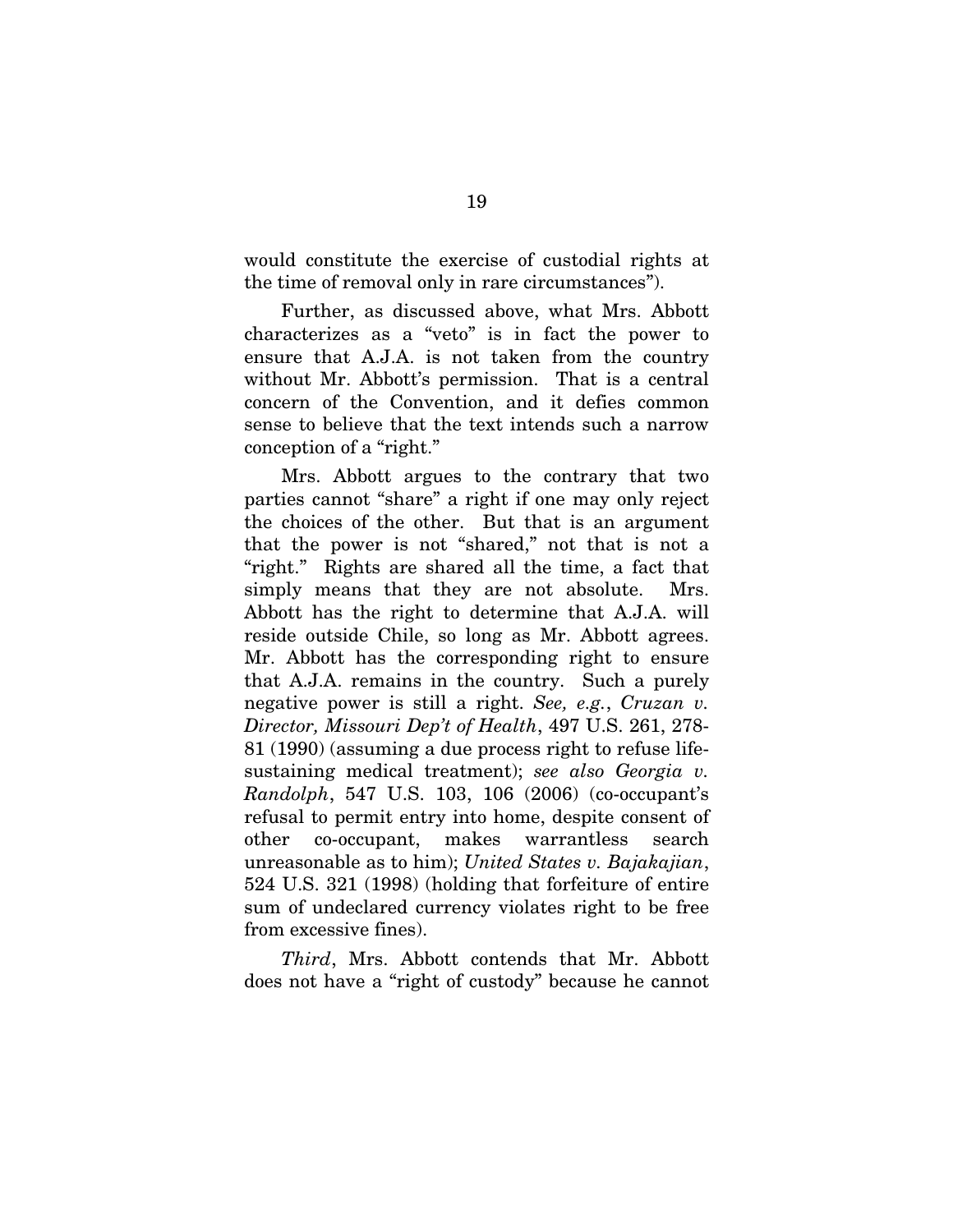"determine" A.J.A.'s place of residence. This argument founders at the outset, however, because the definition of "right of custody" does not depend on any "determination." The "determination" of the child's residence is just one illustration of a right of custody. *See supra* at 5-8.

Mrs. Abbott nonetheless focuses on the word "determine," arguing that the possibility of a judicial override by a Chilean court means that Mr. Abbott cannot "'decide or settle [A.J.A.'s residence] conclusively and authoritatively.'" Resp. Br. 20-21 (citing AMERICAN HERITAGE COLLEGE DICTIONARY 379 (3d ed. 1997)). But that definition of "determine" is inappropriate for the context of the Convention, which all agree recognizes "joint" custody rights under which neither parent has such a conclusive power. In this context, "determine" is more naturally defined as "to set bounds or limits to" – for example, "a: to fix the boundaries of[; or] b: to limit in extent or scope." WEBSTER'S THIRD NEW INTERNATIONAL DICTIONARY 616 (3d ed. 1993). Mr. Abbott certainly has the right to fix the boundaries, or limit the scope, of A.J.A.'s residence at the Chilean border. It is furthermore unremarkable that the Chilean court can override Mr. Abbott's refusal to authorize A.J.A.'s departure from the country if the refusal is made "without good reason"; virtually all custody rights can be overridden or altered by a court. *See, e.g.*, Tex. Fam. Code § 156.101 (allowing for modification of orders when modification "would be in the best interest of the child" and at least one criterion, such as change in circumstances, is established).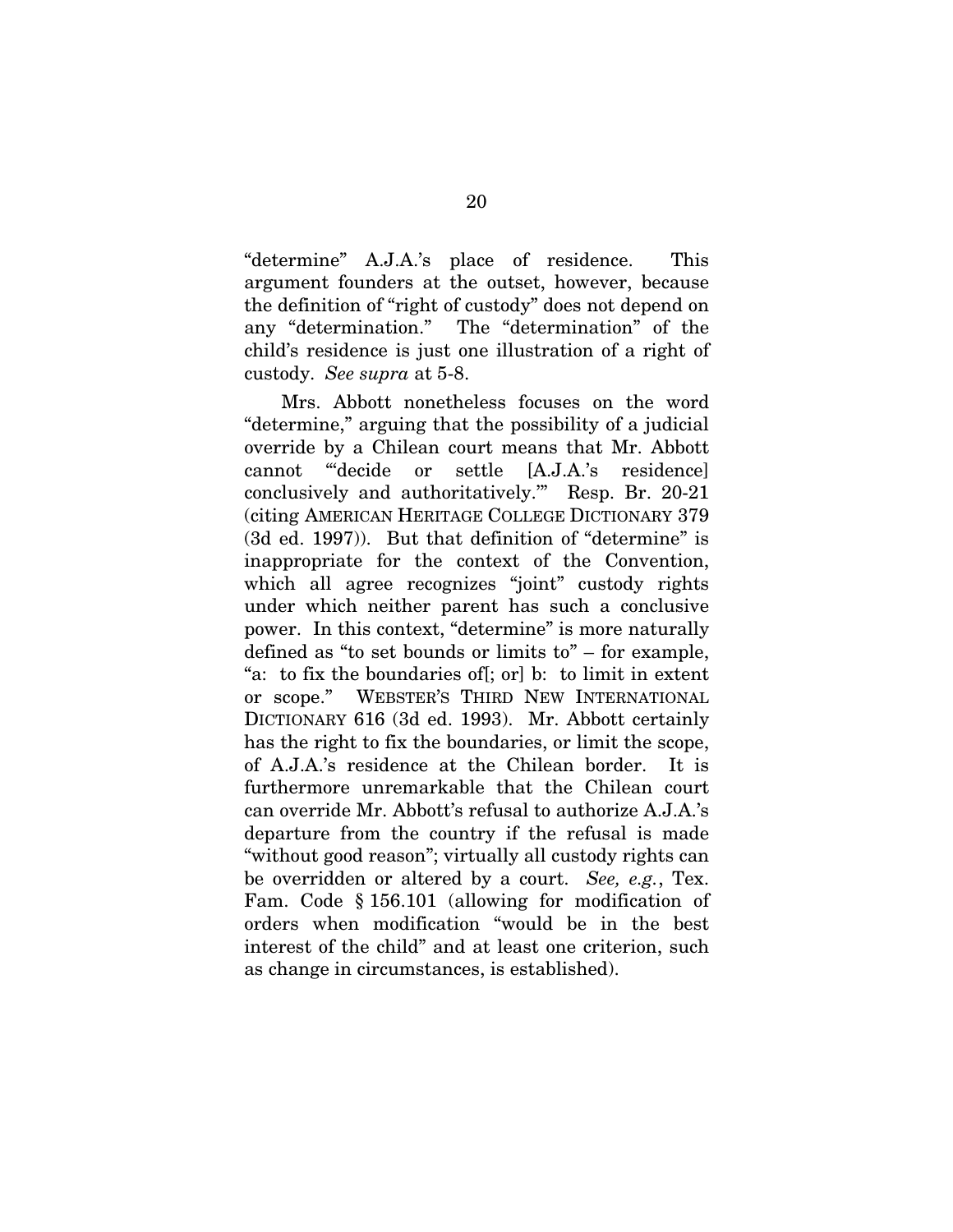*Fourth*, Mrs. Abbott contends that a *ne exeat* right cannot be "exercised," drawing on the provision of Convention Article 3 which provides that a removal is wrongful when it occurs "in breach of rights of custody . . . and at the time of removal . . . those rights were actually exercised, either jointly or alone, or would have been so exercised but for the removal or retention." *See* Resp. Br. 32. That is plainly incorrect. Mr. Abbott *would have* exercised his right to prevent Mrs. Abbott from taking A.J.A out of Chile had he been aware of her plans, but her covert conduct – providing incomplete documentation to the law enforcement officers, *see* Pet. Br. 7 – deprived him of the opportunity to do so. One delegate from the United Kingdom explained that the "actual exercise" requirement was intended to "eliminate the possibility of a person demanding custody purely as a harassing tactic," even if he had no actual involvement in the child's life. *Procèsverbal No. 3*, TOME III, at 264; *see also* Pérez-Vera Report, at 448.

*Fifth*, Mrs. Abbott seeks to narrow the class of rights of custody by arguing that they are limited to only those powers that can be exercised by the parent who has "care of the child." Resp. Br. 33. In support, she cites Article 13 of the Convention, which provides a defense to the remedy of automatic return if "the person . . . having the care of the person of the child was not actually exercising the custody rights." Pet. App. 33a. But the definition of "right of custody" is set forth in Article 5, not Article 13, and it is explicitly broader than the right to care for the child. *See* Pet. App. 28a (Art. 5(a), custody "include[s]" right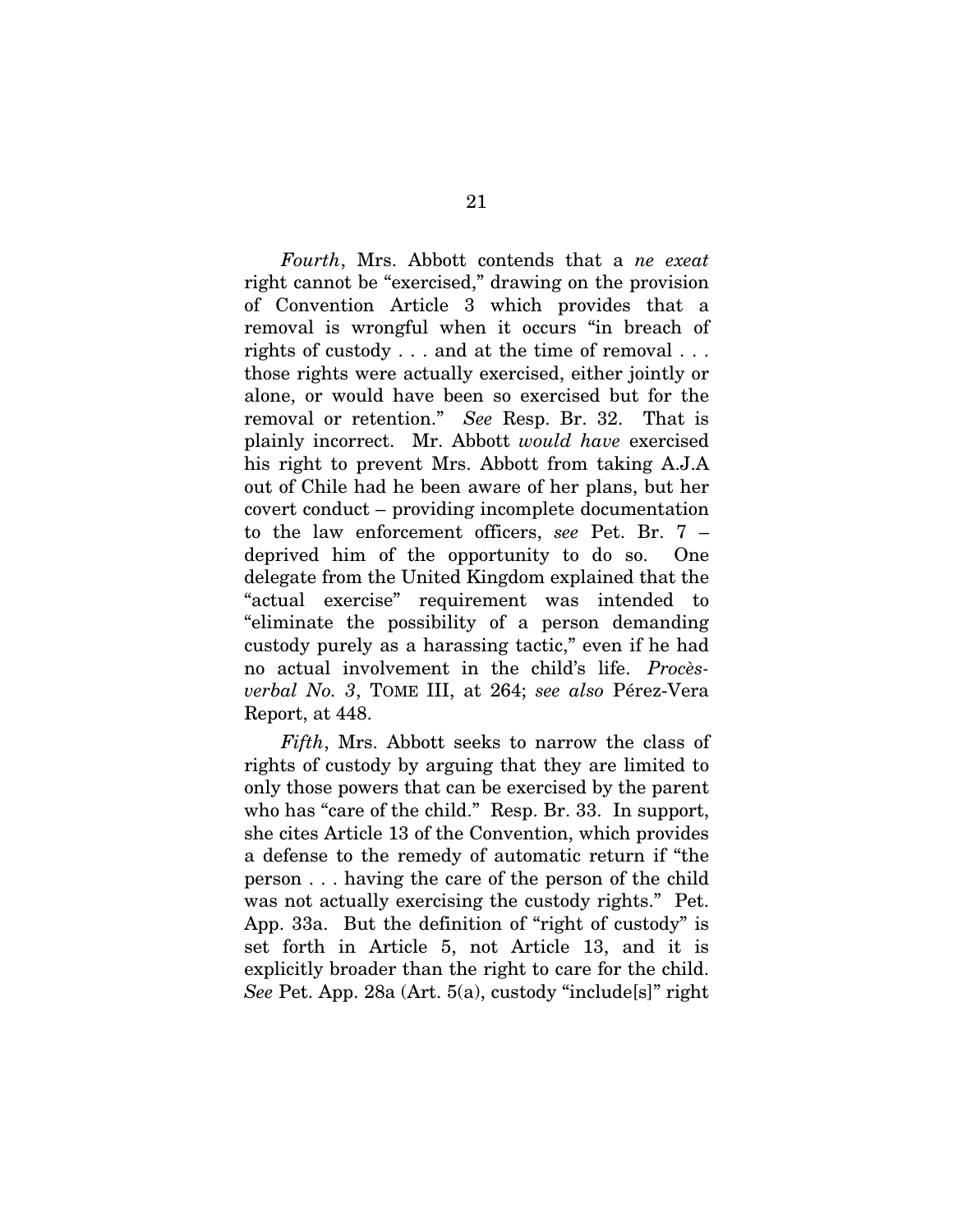to care). The reference in a separate defense is far too thin a reed on which to rest a significant narrowing of a central term of the Convention that is elsewhere defined, particularly given that the drafters intended the "actual exercise" requirement to be easily satisfied in order not to limit the Convention's reach. *Procès-verbal No. 3*, TOME III, at 265 (Statement of Miss Selby of the United States).

In any event, Mrs. Abbott's argument once again assumes its own conclusion – that the phrase "care of the child" narrowly describes day-to-day decisions regarding the child's welfare, as opposed to more broadly encompassing decisions relating to the country of habitual residence. That assumption is unwarranted. The definitional provision of Article 5(a) describes the right to decide the child's "residence" as a "particular" right within the broader right of "care." And as noted above, the better view is that the right to determine the child's "residence" refers equally to the *country* of residence.

*Finally*, Mrs. Abbott cites the rejection of a Canadian proposal to extend the Convention's return remedy to rights of access. Resp. Br. 35-38 (citing *Procès-verbal No. 3*, TOME III, at 266-67). She notes that one Canadian official stated that this proposal would have extended the return remedy to *ne exeat*  rights. *Id.* But there is no indication that any other person in the drafting process agreed, and in particular that anyone else believed that *ne exeat* rights were not already encompassed within the term "right of custody." To the contrary, other speakers immediately responded that the Convention's return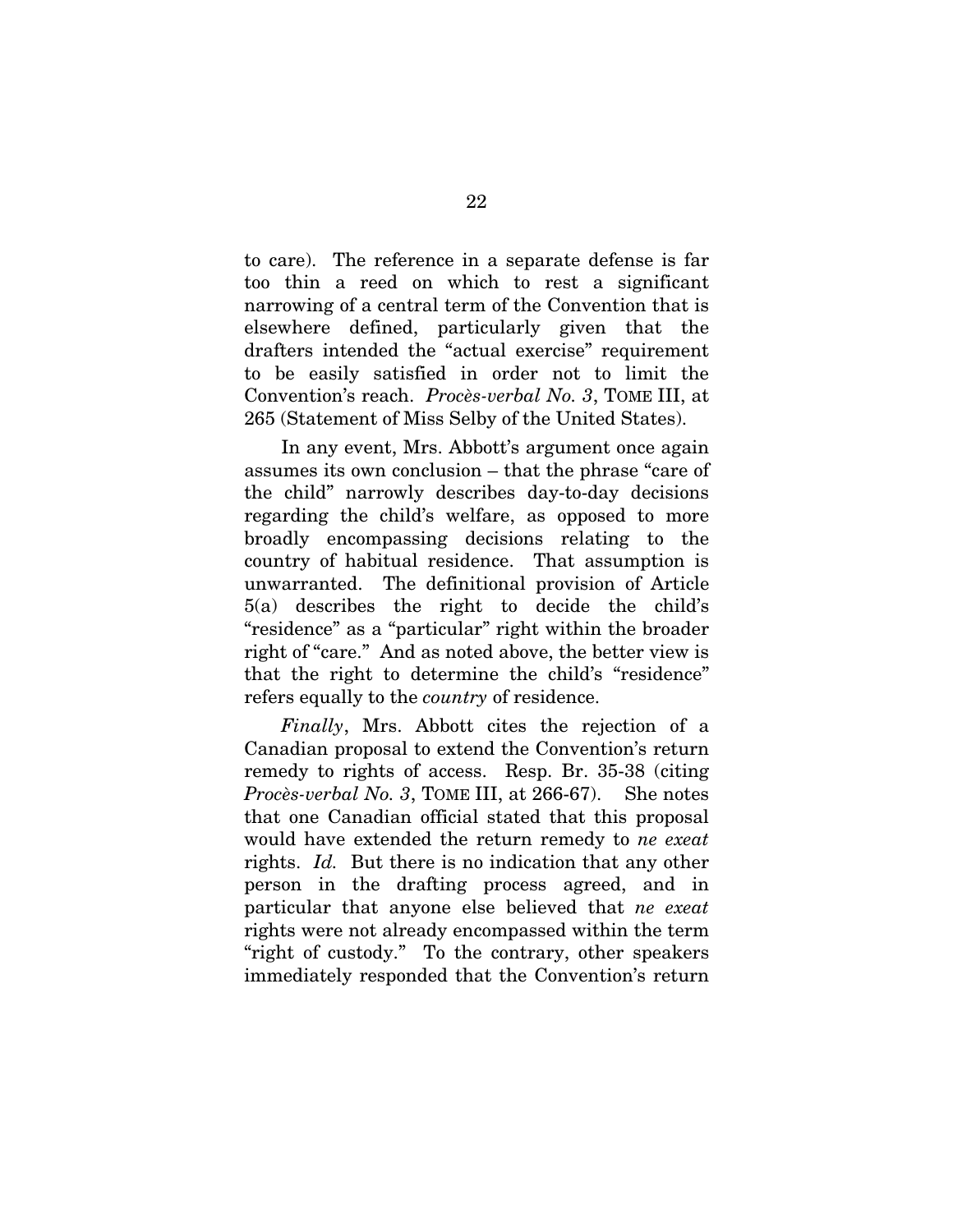<span id="page-29-0"></span>remedy would already apply to *ne exeat* rights. *See* Pet. Br. 43-45.

### B. Mrs. Abbott's Argument That Local Law Defines "Right of Custody" Is Incorrect

Mrs. Abbott separately argues that whether Mr. Abbott had a "right of custody" turns on how Chile characterizes a *ne exeat* right under its domestic law. Resp. Br. 26-29; *id.* 15-16. This contention flatly contradicts her other arguments, discussed above, that invoke various terms in the Convention. For example, Mrs. Abbott argues vigorously that the term "rights of custody" should be construed according to its "ordinary sense," a term she seeks to define universally for all cases under the Convention, without regard to the domestic law of any particular signatory. She similarly argues that the meaning of "custody" should be informed by her construction of "right," "care," "determine," and "exercise" – *see supra* Part II.A – all without regard to the meaning of those terms under Chilean law.

Mrs. Abbott's argument is also self-defeating. Chilean law regards a *ne exeat* right at the least as a "right of custody" *for purposes of the Convention*, which is the relevant context. The Chilean ministry charged with implementing the Convention has thus advised the U.S. courts in another Hague Convention proceeding that "the right to authorize the minors' exit of the country" under Article 49 of Minors Law 16,618 of Chile "establishes the right to determine the place of residence," thereby creating "rights of custody" for purposes of the Convention. *See Duran v. Beaumont*, 534 F.3d 142 (2d Cir. 2008), *pet. for*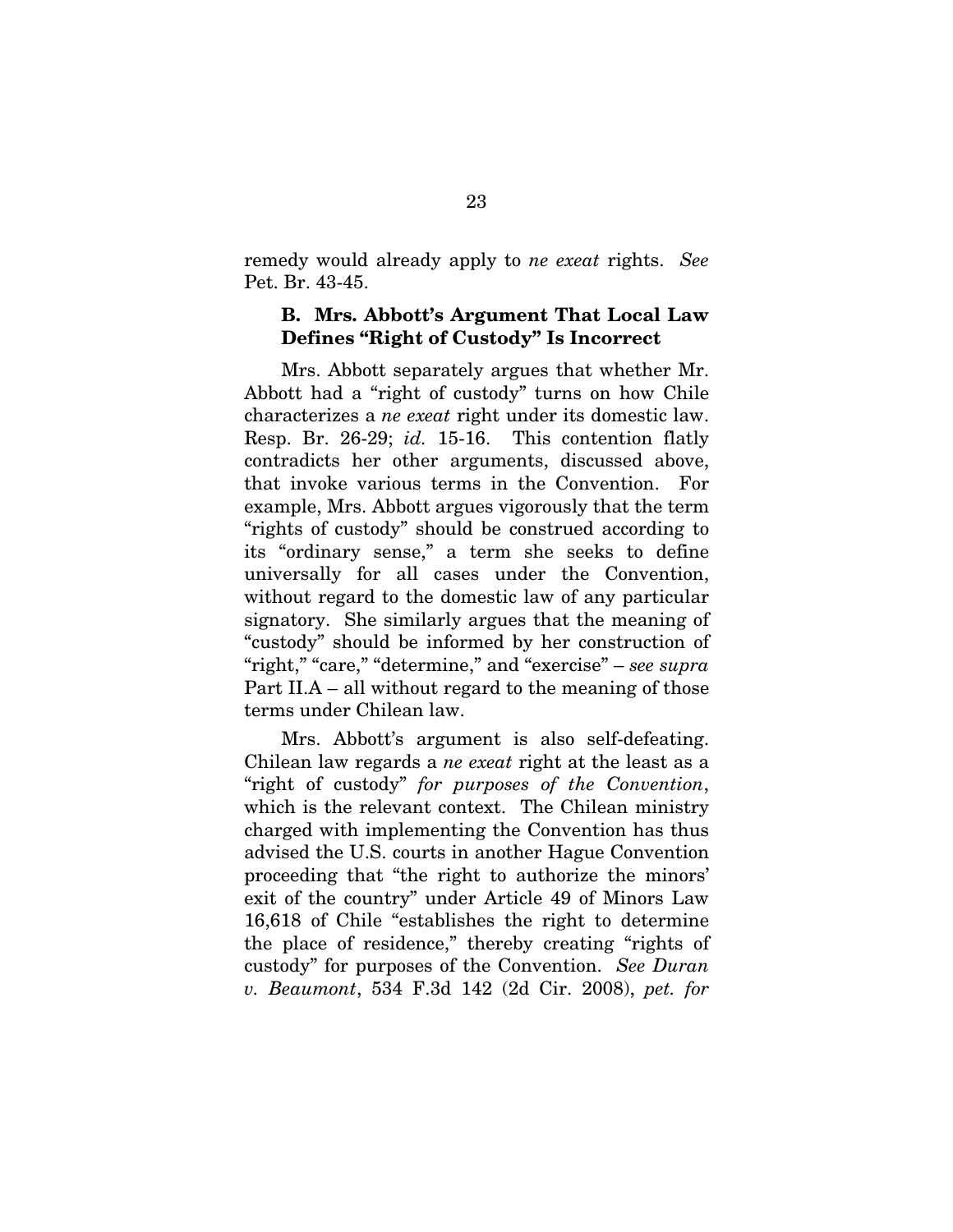### *cert. filed*, 77 U.S.L.W. 3369 (U.S. Dec. 12, 2008) (No. 08-775), *Duran* Pet. App. 35a.

The Convention's text and history make clear that the term "rights of custody" is, in fact, properly interpreted autonomously of domestic law. *See* Pet. Br. 3, 30. Article 5 explicitly sets forth a definition of "rights of custody" that, while framed in illustrative terms, necessarily precludes resort to a different, domestic concept of "custody." The drafters adopted the term "custody" not because they intended to incorporate local law but because of the "absence of any established legal definition of the phenomenon which is to be fought." TOME III, at 183, ¶ 37. The *conduct* that the Convention seeks to deter and redress – *i.e.*, abduction – is no more or less "wrongful" whether a particular country categorizes the left-behind parent's rights as involving "custody." Further, allowing the Convention's application to turn on a contracting state's characterization of a parent's rights would be unworkable given the diversity of the legal systems and terminologies in use when the Convention was drafted. Adair Dyer, *Questionnaire and Report on International Child Abduction by One Parent*, *in* TOME III, at 35.[12](#page-30-0) 

<span id="page-30-0"></span><sup>12</sup> For example, except as it is used in the Uniform Child Custody Jurisdiction and Enforcement Act, Texas does not employ the term "custody" in its family law. In the divorce proceedings that she filed in that state after leaving Chile, Mrs. Abbott sought to be appointed as A.J.A.'s "sole managing conservator," which is the term used in the Texas Family Code, § 153.132.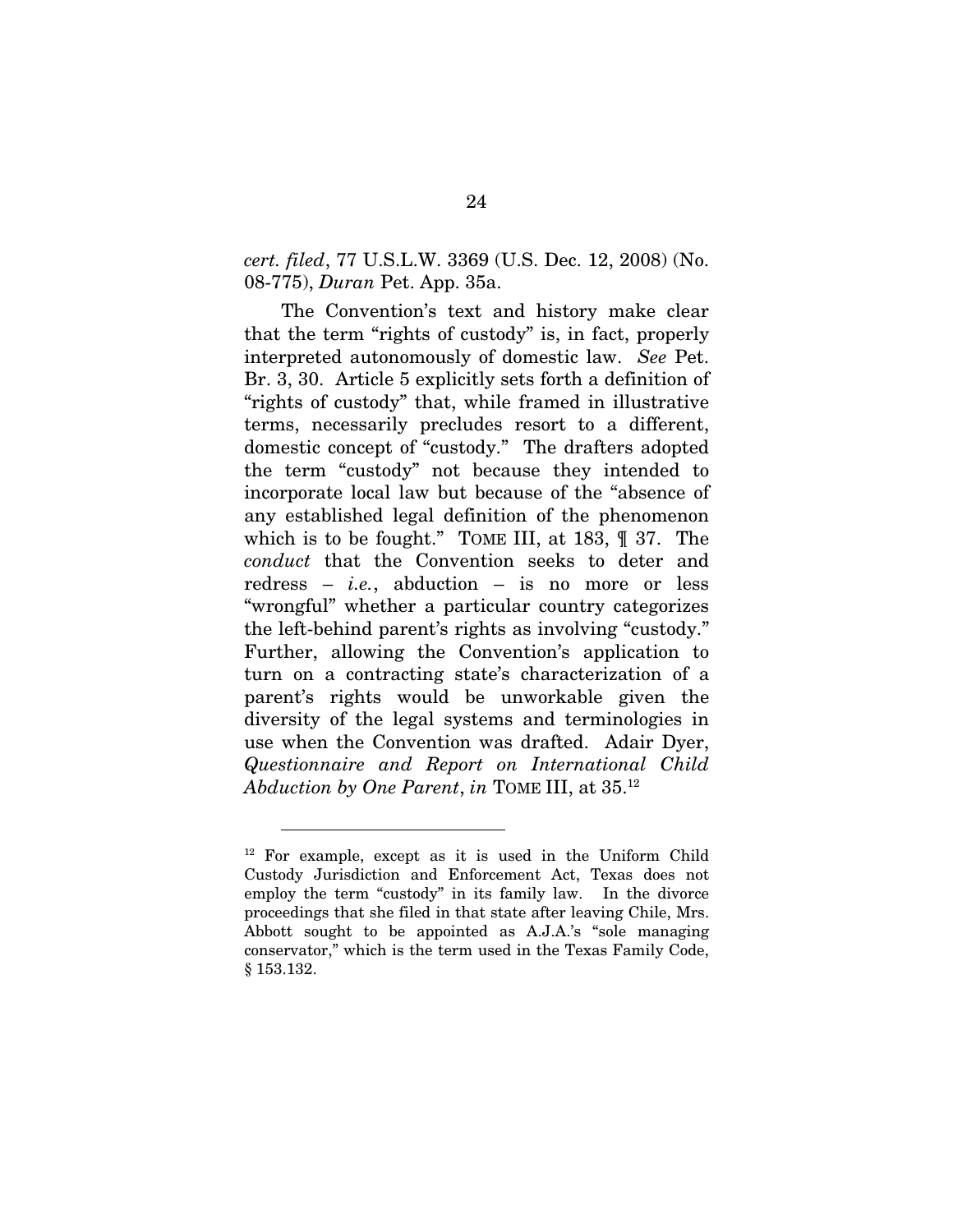Courts and leading commentators accordingly agree that the term "rights of custody" should be construed autonomously. *See, e.g.*, *C v. C*, (1989) 1 W.L.R. 654 (Eng. C.A.) (opinion of Lord Donaldson); BEAUMONT & MCELEAVY, *supra*, at 74. Participants at the first Special Commission meeting held after the Convention's adoption similarly clarified – without any recorded dissents – that "rights of custody' as referred to in the Convention . . . constitute an autonomous concept." Perm. Bureau of the Hague Conf. on Priv. Int'l Law, *Overall Conclusions of the Special Commission of Oct. 1989 on the Operation of the Hague Convention of 25 Oct. 1980 on the Civil Aspects of International Child Abduction* ¶ 9 (1989).

Mrs. Abbott asserts that her contrary view follows from Article 3, which refers to "rights of custody attributed to a person . . . under the law of the state" of habitual residence, Pet. App. 28a, and the similarly worded *travaux préparatoires*, Resp. Br. 26-27. She misunderstands the text. The term "attributed" refers to the word "rights," not the broader phrase "rights of custody." Article 3 thus requires that the party invoking the Convention have rights recognized by the country of habitual residence, to which the child is to be returned. As noted, the Convention is unconcerned with whether that country categorizes the rights as involving "custody."[13](#page-31-0)

<span id="page-31-0"></span><sup>&</sup>lt;sup>13</sup> The Special Commission concluded that a right of custody originally granted under foreign law should suffice to trigger the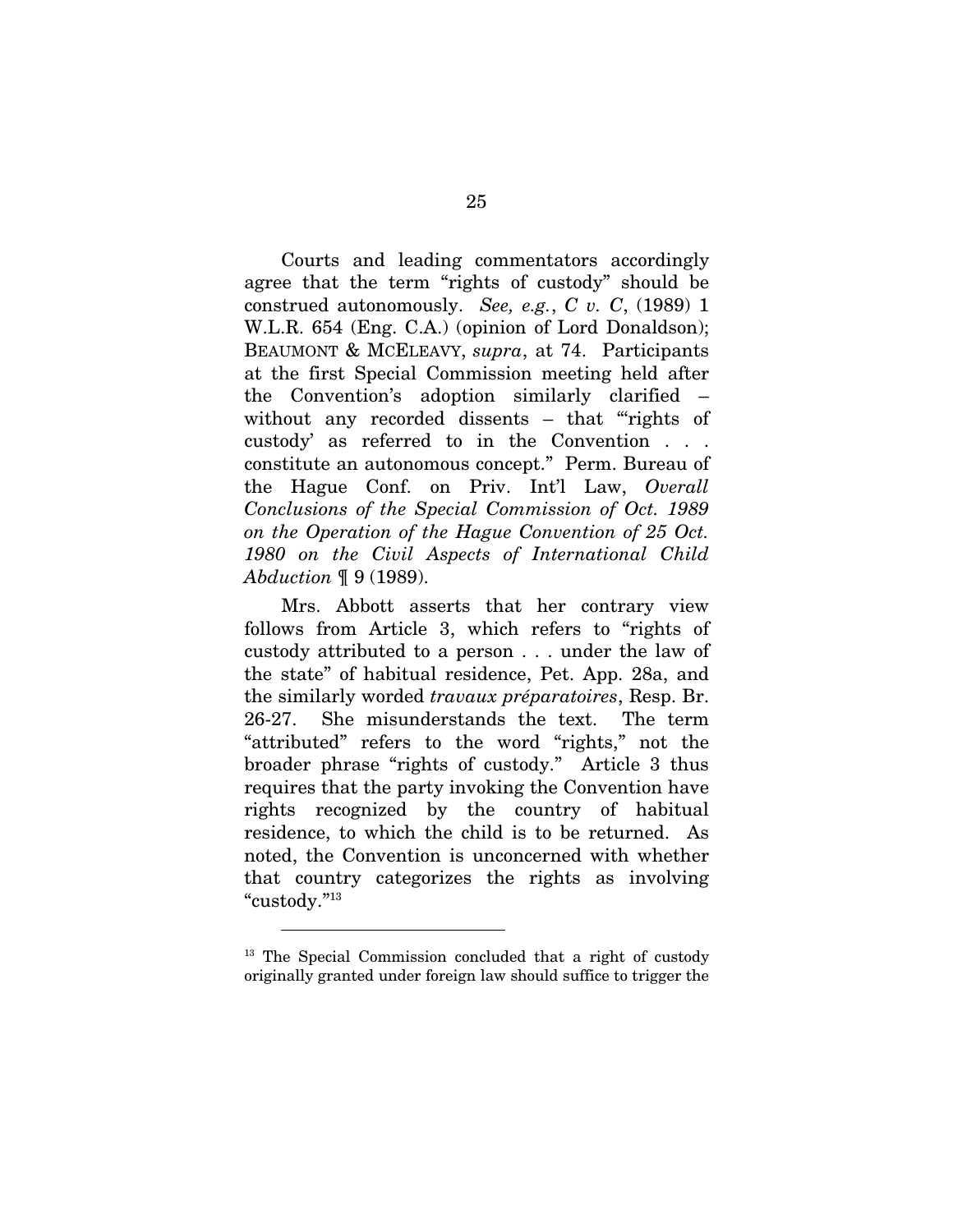### <span id="page-32-0"></span>C. Concerns About Domestic Violence Have No Bearing On the Question Before This Court

*Amici* Domestic Violence Legal Empowerment and Appeals Project ("LEAP") et al. urge this Court to reject the consistent view of the Central Authorities and courts of signatory nations that a *ne exeat* right is a "right of custody" because that view will "significantly . . . impact adult and child victims of abuse." LEAP Br. 7. But their argument amounts to nothing more than an attack on the Convention itself because it is simply an argument against enforcing the return remedy. The difference between a *ne exeat*

return remedy if the country of habitual residence would recognize that foreign-granted right. It explained that "this aspect is covered in the present text of article 3 which insists that such a custody order be characterized as such under the law of the State of child's habitual residence." Elisa Pérez-Vera, *Report of the Special Commission*, TOME III, at 191. Mrs. Abbott's attempt to use this language to support the proposition that "rights of custody" are only those defined as such under domestic law wrenches the words from their entirely different context. The final Pérez-Vera report avoids any such ambiguity in the use of the phrase "as such," explaining: "when custody rights were exercised in the State of the child's habitual residence on the basis of a foreign decree, the Convention does not require that the decree had been formally recognized. Consequently, in order to have the effect described, it is sufficient that the decision be regarded as such by the State of habitual residence, *i.e.*, that it contain in principle certain minimum characteristics which are necessary for setting in motion the means by which it may be confirmed or recognized." Pérez-Vera Report, at 447.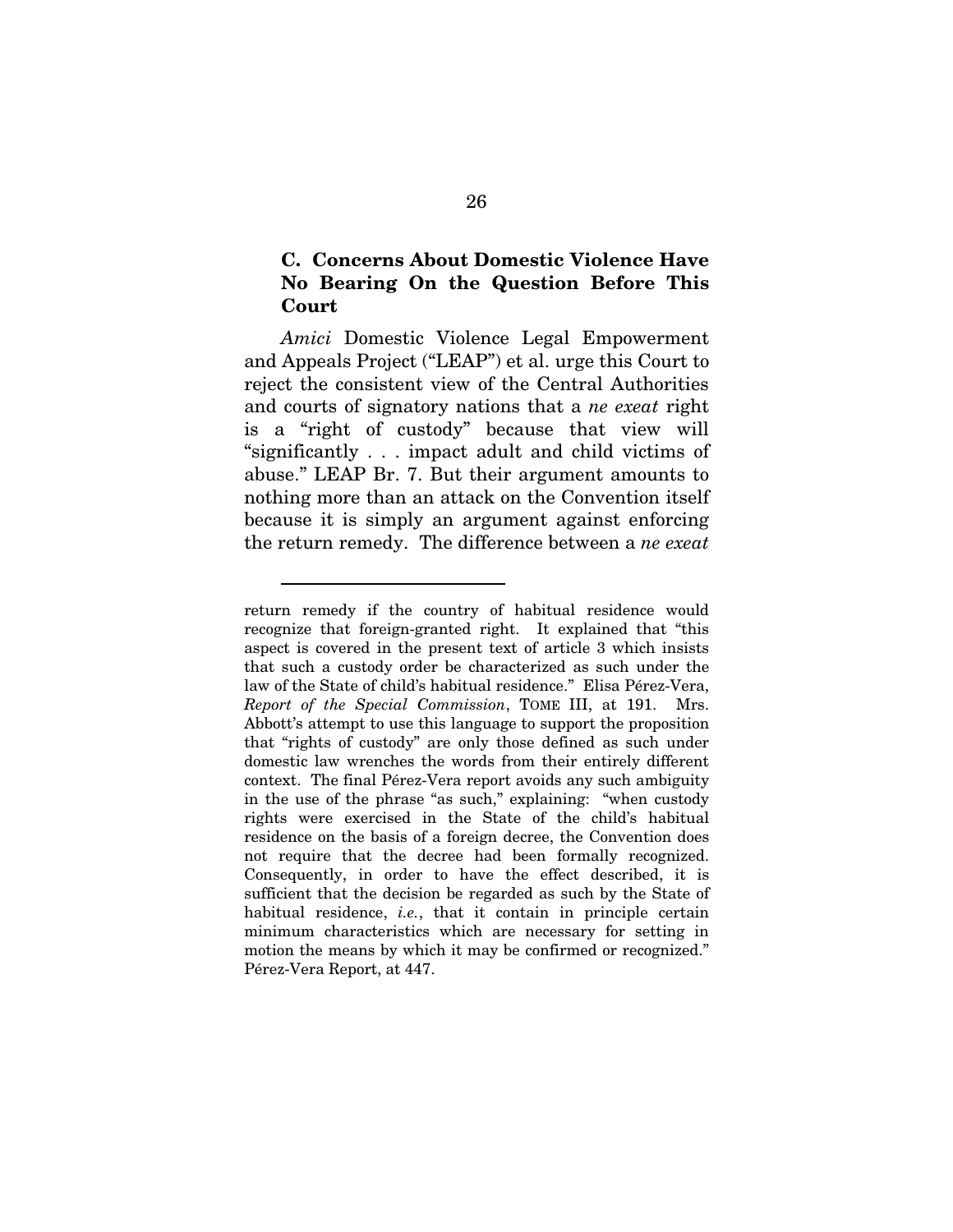right and a more extensive right to care bears no intrinsic relationship to the prospect of spousal abuse. Indeed, while asserting that *ne exeat* rights are a "tool for batterers," LEAP Br. 34, they cite no cases actually involving *ne exeat* rights. Often, as in this case, the *ne exeat* right is imposed by law or at the request of the spouse who later claims abuse.

The Convention contains a separate provision, Article 13(b), to address cases involving domestic violence. The existence of that carefully drawn provision is a complete answer to the suggestion that the Court should narrowly construe "rights of custody" in all cases, including the great many that do not involve abuse. The answer of the *amici* that the exception is too narrowly drawn is, once again, nothing more than a complaint about the Convention itself. The Convention's signatories have made a considered judgment that the best interests of children generally are served by their prompt return to the country of habitual residence. Preamble (Pet. App. 27a); *see also* Pérez-Vera Report, at 432. *Amici* simply seek to re-visit the balance already drawn by the Convention regarding the circumstances in which it is appropriate to trigger a right of return to permit such issues to be decided in the courts of the country of habitual residence. But any change to the Convention's return remedy should be made not by this Court but instead by the contracting parties, who (as LEAP acknowledges) are aware of issues posed by domestic violence and are attempting to address them. LEAP Br. 5-6.

Further, the protests regarding the exception are unfounded. There is no reason to assume that the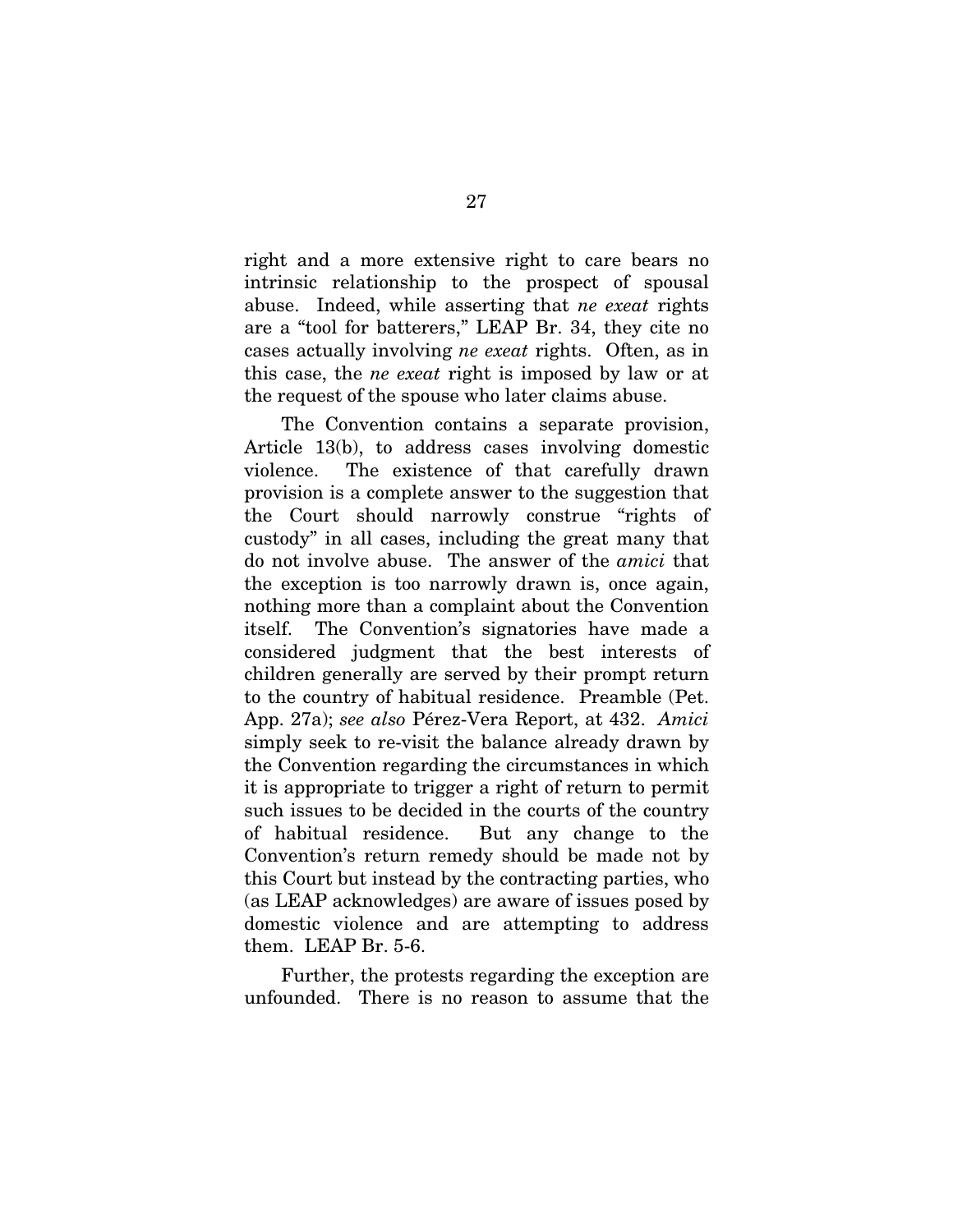courts have failed to faithfully apply Article 13(b). To the contrary, courts in the United States have applied Article 13(b) to deny return in cases involving serious abuse of the spouse and/or children. *See, e.g.*, *Baran v. Beaty*, 526 F.3d 1340, 1352-53 (11th Cir. 2008); *Walsh v. Walsh*, 221 F.3d 204, 220-21 (1st Cir. 2000). Even in those cases in which courts reject that defense to the return remedy, the abducting parent remains free to seek the protections of the court of the country of habitual residence.

For her part, Mrs. Abbott makes a passing attempt to sway this Court's resolution of this case by making unsubstantiated accusations and implying that her domestic situation forced her to leave Chile. Mrs. Abbott suggests that she was a victim of domestic violence throughout her marriage but omits that she has never before made that claim in *either* these proceedings or the state court proceedings that she initiated after abducting A.J.A. to Texas, a significant omission that speaks volumes regarding the credibility of her claims. Mrs. Abbott's allegations rest solely on her own early accusations in the Chilean family courts, accusations that were never accepted by the Chilean courts, which in fact found "no proof that [Mr. Abbott] was not qualified to exercise" his rights to a direct and regular relationship with his son. J.A. 14.

Similarly, Mrs. Abbott's insinuation that she was forced to "relocate[]," Resp. Br. 8, due to visa problems and a dearth of funds rests solely on a single paragraph in her trial brief that she herself subsequently acknowledged as "unsupported allegations." C.A. Rec. 129, ¶ 14 (response to motion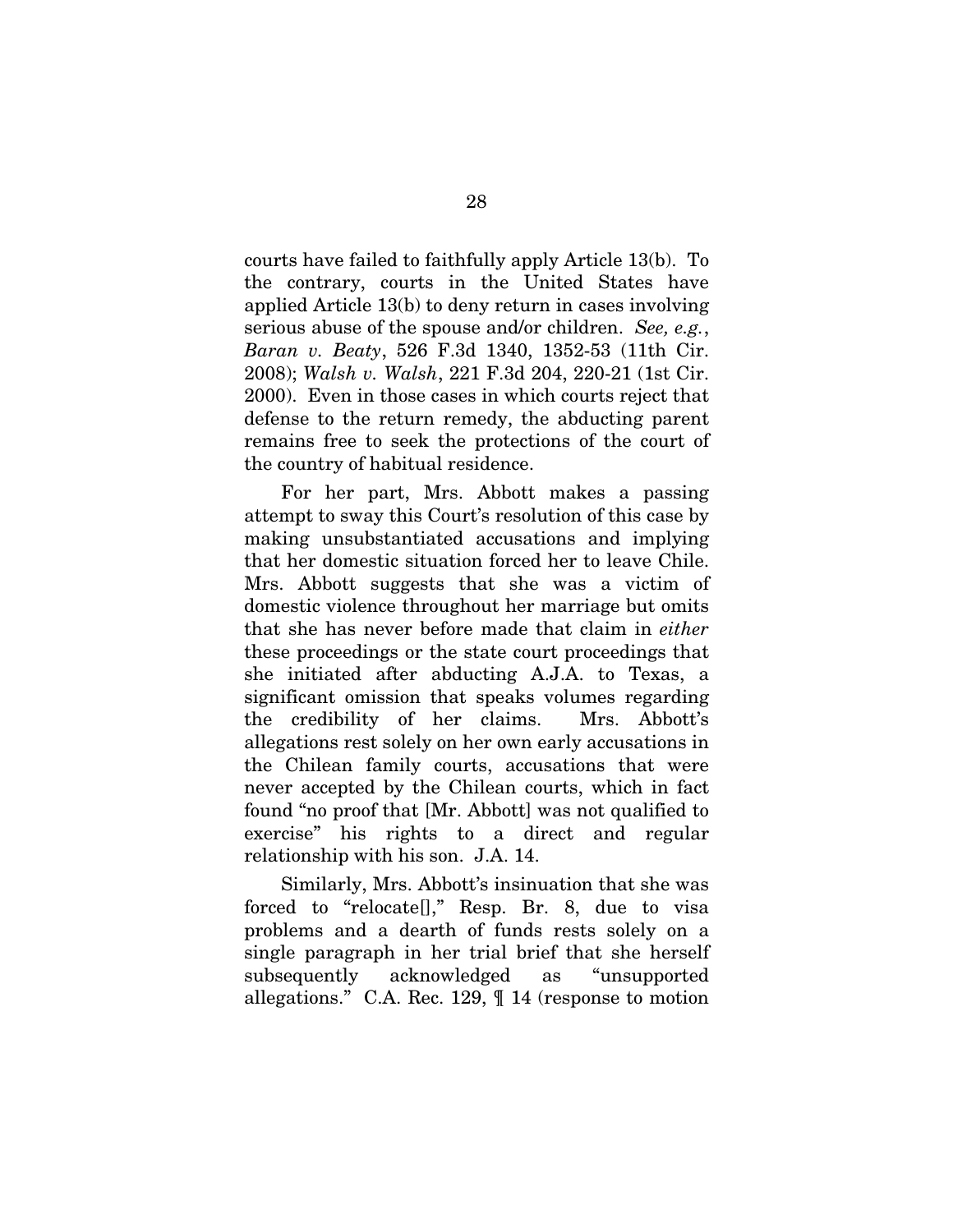<span id="page-35-0"></span>for a new trial). But in any event, that fact only highlights that her interest in this case lies principally in her own personal convenience, which is no justification for her to abduct Mr. Abbott's son and deprive Mr. Abbott of his enforceable rights under the Convention relating to A.J.A.

Finally, to the extent Mrs. Abbott has any legitimate concerns, she gives no reason to doubt that the courts of Chile provide a suitable forum to resolve them. Among other things, as Mrs. Abbott herself emphasizes, a court has the power to override Mr. Abbott's *ne exeat* right if it concludes that Mr. Abbott has unreasonably withheld permission for Mrs. Abbott to leave the country with A.J.A. The Convention contemplates that such a question should be resolved by courts in the child's country of habitual residence, and this Court should so hold.

#### **CONCLUSION**

For the foregoing reasons, as well as those set forth in petitioner's opening brief and the brief of the United States, the decision of the United States Court of Appeals for the Fifth Circuit should be reversed.